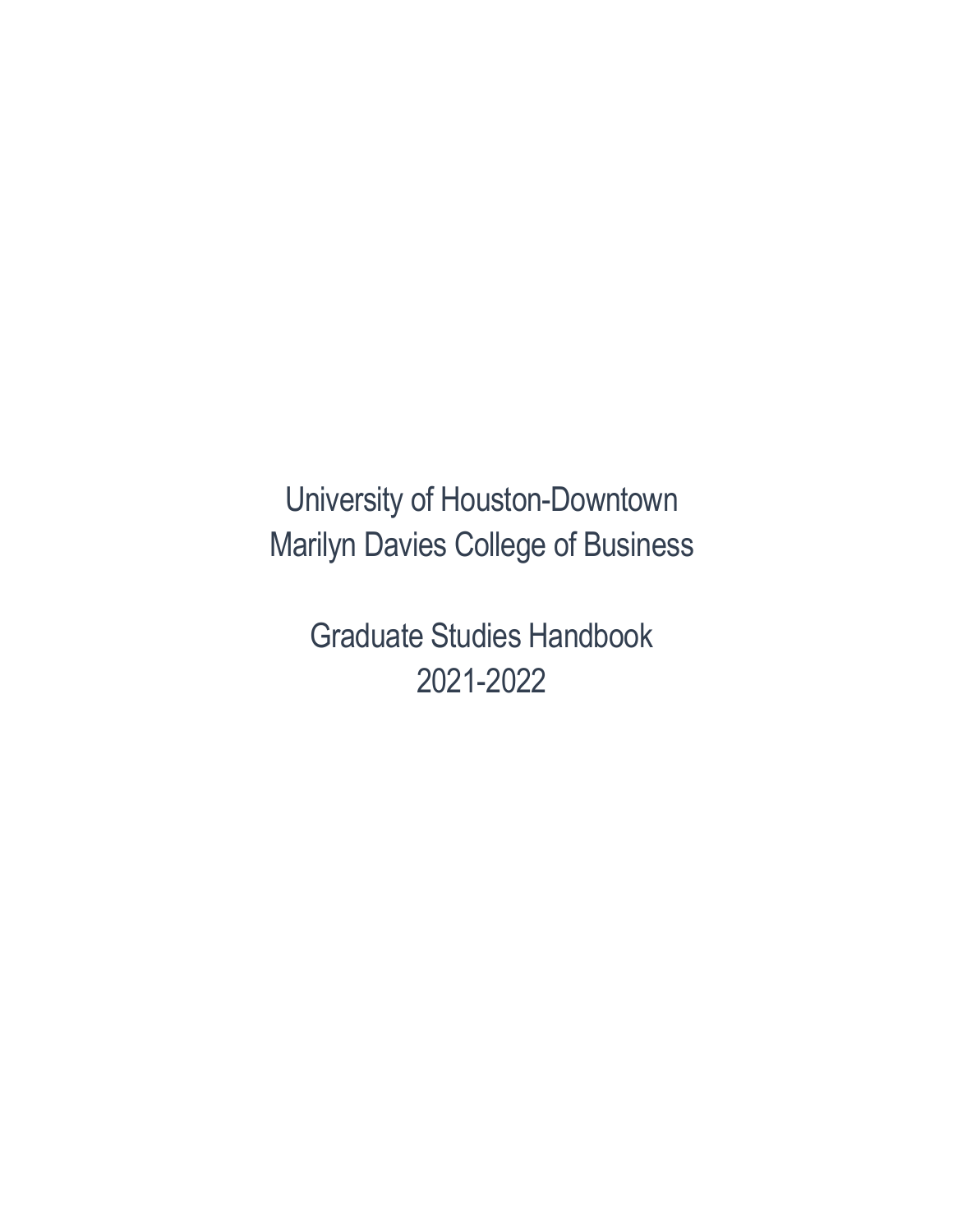# Graduate Academic Programs

Welcome to the Marilyn Davies College of Business (MDCOB) at the University of Houston – Downtown (UHD)!

This Marilyn Davies COB Graduate Studies Handbook is intended to serve as a resource for all enrolled MDCOB graduate students by clarifying important university, college, and programspecific policies and procedures.

### **The Marilyn Davies College of Business offers the following graduate programs:**

- Master of Business Administration (MBA)
- Master of Professional Accountancy (MPAC)
- Master of Security Management (MSM)

### **The Master of Business Administration offers the following concentrations:**

- Business [Administration](https://catalog.uhd.edu/preview_program.php?catoid=22&poid=4759) Accounting Concentration, MBA
- Business [Administration](https://catalog.uhd.edu/preview_program.php?catoid=22&poid=4739) Finance Concentration, MBA
- Business [Administration](https://catalog.uhd.edu/preview_program.php?catoid=22&poid=4731) General Management Concentration, MBA
- Business [Administration](https://catalog.uhd.edu/preview_program.php?catoid=22&poid=4736) Human Resource Management Concentration, MBA
- Business [Administration](https://catalog.uhd.edu/preview_program.php?catoid=22&poid=4740) International Business Concentration, MBA
- Business [Administration](https://catalog.uhd.edu/preview_program.php?catoid=22&poid=4775) Investment Management Concentration, MBA
- Business [Administration](https://catalog.uhd.edu/preview_program.php?catoid=22&poid=4737) Leadership Concentration, MBA
- Business [Administration](https://catalog.uhd.edu/preview_program.php?catoid=22&poid=4761) Project Management & Process Improvement Concentration, [MBA](https://catalog.uhd.edu/preview_program.php?catoid=22&poid=4761)
- Business [Administration](https://catalog.uhd.edu/preview_program.php?catoid=22&poid=4738) Sales Management & Business Development Concentration, [MBA](https://catalog.uhd.edu/preview_program.php?catoid=22&poid=4738)
- Business [Administration](https://catalog.uhd.edu/preview_program.php?catoid=22&poid=4735) Supply Chain Management Concentration, MBA

### **Master of Professional Accountancy**

• Professional [Accountancy,](https://catalog.uhd.edu/preview_program.php?catoid=22&poid=4789) MA (MPAC)

### **Master of Security Management**

- Security Management Cybersecurity [Concentration,](https://catalog.uhd.edu/preview_program.php?catoid=22&poid=4748) MSM
- Security Management Enterprise Security [Concentration,](https://catalog.uhd.edu/preview_program.php?catoid=22&poid=4747) MSM

### **Graduate Certificates Offered:**

- Business [Administration](https://catalog.uhd.edu/preview_program.php?catoid=22&poid=4734) Accounting Concentration, Graduate Certificate
- Business [Administration](https://catalog.uhd.edu/preview_program.php?catoid=22&poid=4745) Finance Concentration, Graduate Certificate
- Business [Administration](https://catalog.uhd.edu/preview_program.php?catoid=22&poid=4742) Human Resource Management Concentration, Graduate **[Certificate](https://catalog.uhd.edu/preview_program.php?catoid=22&poid=4742)**
- Business [Administration](https://catalog.uhd.edu/preview_program.php?catoid=22&poid=4746) International Business Concentration, Graduate Certificate
- Business [Administration](https://catalog.uhd.edu/preview_program.php?catoid=22&poid=4776) Investment Management Concentration, Graduate Certificate
- Business [Administration](https://catalog.uhd.edu/preview_program.php?catoid=22&poid=4743) Leadership Concentration, Graduate Certificate
- Business [Administration](https://catalog.uhd.edu/preview_program.php?catoid=22&poid=4762) Project Management and Process Improvement Concentration, Graduate [Certificate](https://catalog.uhd.edu/preview_program.php?catoid=22&poid=4762)
- Business [Administration](https://catalog.uhd.edu/preview_program.php?catoid=22&poid=4744) Sales Management & Business Development Concentration, Graduate [Certificate](https://catalog.uhd.edu/preview_program.php?catoid=22&poid=4744)
- Business [Administration](https://catalog.uhd.edu/preview_program.php?catoid=22&poid=4741) Supply Chain Management Concentration, Graduate Certificate
- [Cybersecurity](https://catalog.uhd.edu/preview_program.php?catoid=22&poid=4732) Graduate Certificate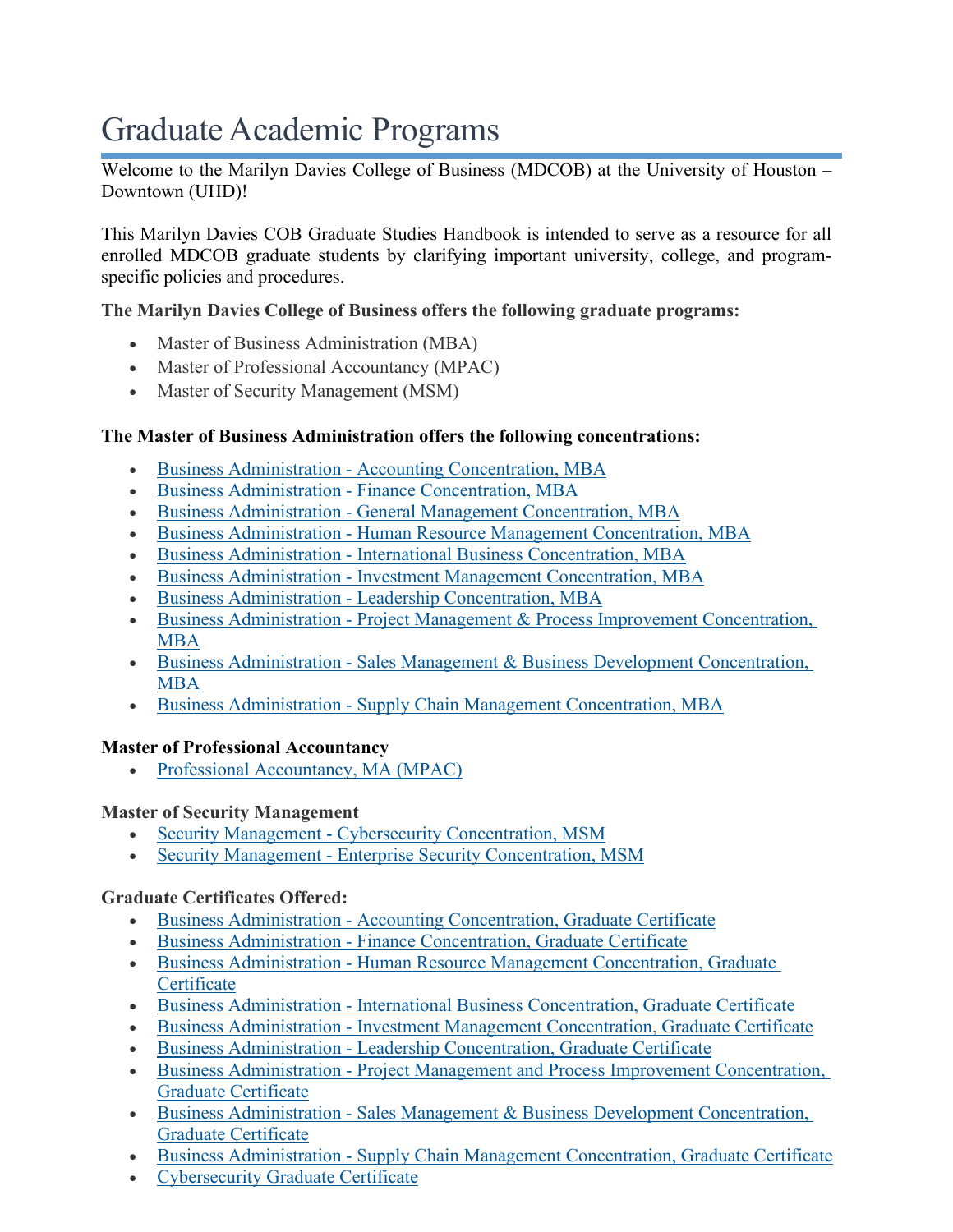| <b>MDCOB Administration:</b>               | <b>Contact Information:</b> |
|--------------------------------------------|-----------------------------|
| <b>Charles Gengler, Ph.D.</b>              | $(713)$ 221-5715            |
| Dean                                       | genglerc@uhd.edu            |
| <b>Justo Manrique, Ph.D.</b>               | 713-221-8209                |
| <b>Associate Dean</b>                      | manriquej@uhd.edu           |
| Carlos Gooden, Ph.D.                       | 713-221-8252                |
| <b>Executive Director</b>                  | goodenc@uhd.edu             |
| Cathy Liu, Ph.D.                           |                             |
| Department Chair, Accounting and           | 713-221-8599                |
| <b>International Business</b>              | liuz@uhd.edu                |
| Ethan Waples, Ph.D.                        |                             |
| Department Chair, Management and           | 713-221-5839                |
| <b>Insurance Risk Management</b>           | waplese@uhd.edu             |
| <b>Marilyn Dement, Ed.D.</b>               |                             |
| Assistant Director, Master of Professional | 713-221-8678                |
| <b>Accountancy, Security Management</b>    | dementm@uhd.edu             |
| Dianca Chase, M.A.                         | 713-221-8252                |
| Senior Coordinator, MBA                    | $chased@$ uhd.edu           |
| <b>Jamil Thorne, M.S.</b>                  | 713-221-5307                |
| Senior Coordinator, MBA                    | thornej@uhd.edu             |

## **Policy Overview**

All University of Houston (UH) campuses follow the UH system Board policies and SAMs as described here: [https://uhsystem.edu/compliance-ethics/uhs-policies/.](https://uhsystem.edu/compliance-ethics/uhs-policies/)

Additionally, a set of policies are pertaining specifically to the University of Houston-Downtown campus. All UHD Policy Statements can be found here: [https://www.uhd.edu/administration/employment-services-operations/resources/Pages/Policy-](https://www.uhd.edu/administration/employment-services-operations/resources/Pages/Policy-Search.aspx)[Search.aspx](https://www.uhd.edu/administration/employment-services-operations/resources/Pages/Policy-Search.aspx)

Many of the policies pertaining to the academic life of faculty and students are laid out in the Academic Affairs section (03), and the Policy Statements found in section 03.B are specific to Graduate Studies. These policies are listed/linked below:

| <b>B</b> - Graduate Policies |                                                         |                       |
|------------------------------|---------------------------------------------------------|-----------------------|
| <b>Policy Statement</b>      | <b>Policy Title</b>                                     | <b>Effective Date</b> |
| <b>Number</b>                |                                                         |                       |
| 03.B.01                      | <b>Graduate Policies and Program Documentation</b>      | 04/27/18              |
| 03.B.04                      | <b>Grading System for Graduate-Level Courses</b>        | 04/27/18              |
| 03.B.06                      | <b>Graduation and Commencement of Graduate Students</b> | 04/11/17              |
| 03.B.07                      | Graduate Academic Probation, Suspension, and            | 04/11/17              |
|                              | <b>Dismissal</b>                                        |                       |
| 03.B.24                      | <b>Admission of Graduate Students</b>                   | 04/11/17              |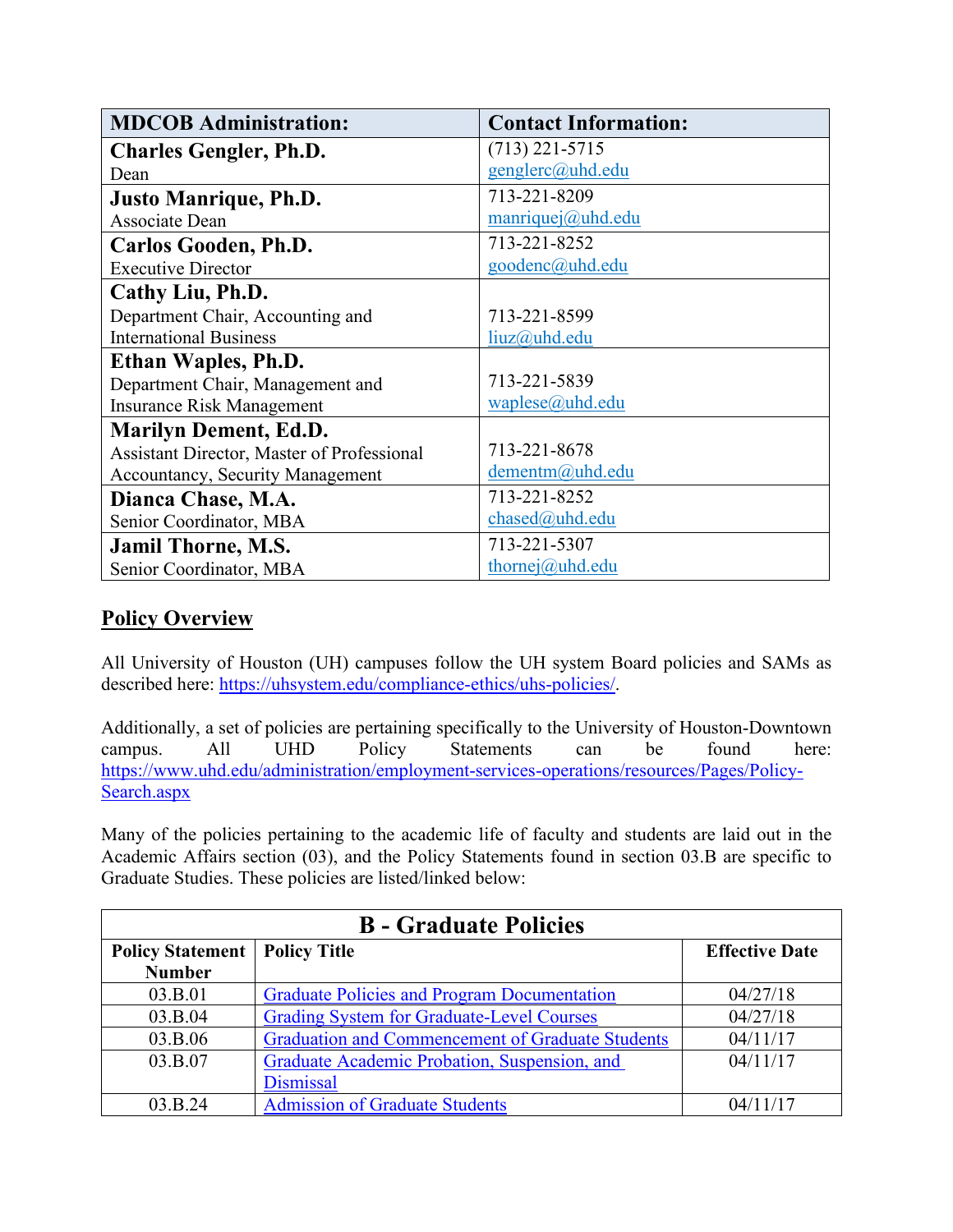## **MDCOB Admissions Policies and Procedures**

## **General**

Prospective MDCOB graduate students will apply to their program of interest and receive admissions communication primarily through the Office of Graduate Admissions, though they may be in touch with the MDCOB staff as needed with specific questions/needs. Once an application is complete, the Admissions Committee for each program will evaluate candidates' application materials to determine if the applicant will be "admitted," "conditionally admitted," or "denied admission" to the program. The committee may also ask for additional information from the candidate before making a final admission decision. Prospective students will be notified of the committee's decision in writing via email. This written notification will contain pertinent information and next steps for students, as applicable. Specifically, for conditionally admitted students, this written notification will detail the stipulations of the "conditional" status and the necessary steps/actions required to receive full admission to the program.

## **Appeal of an Admissions Decision**

For a student denied admission to a program, an appeal must be filed through the Associate Dean of the MDCOB, who confers with the relevant Graduate Program Director. The appeal form is located here $\rightarrow$ 

## **Transferring Graduate Credit**

All transferred coursework must be at the graduate level, from a regionally accredited university, and awarded a "B" grade or above. Students who would like to apply previously earned graduate credits to a MDCOB graduate program will need to complete the [Graduate Transfer Credit Petition](https://www.uhd.edu/academics/humanities/graduate-programs/master-arts-non-profit-management/Documents/Graduate-Transfer-Credit-Petition-Form.pdf)  [form.](https://www.uhd.edu/academics/humanities/graduate-programs/master-arts-non-profit-management/Documents/Graduate-Transfer-Credit-Petition-Form.pdf) A syllabus and description of the course as well as an explanation as to why the course qualifies for transfer in the particular program must accompany the form and be submitted to the relevant Program Director before the end of the student's first full semester in the program.

• Students enrolled in a master's degree program may transfer up to 6 graduate semester credit hours (SCHs) of coursework from another university.

If a student wishes to take coursework at another university *after* matriculating, s/he must get approval *before* registering for the intended coursework at another university. Applying for transfer credit approval will require the submission of a syllabus and description of the course as well as an explanation as to why the course qualifies for transfer in the particular program. All petitions for transfer credit must be submitted to the College of Business Graduate Studies Office and are reviewed with the facultyliaison. Transfer credit will not be granted for courses in which grades of C or lower have been earned. Students should direct questions concerning transfer credit to their Graduate Advisor. For additional information, see the policy [here.](https://catalog.uhd.edu/content.php?catoid=14&navoid=1017)

## **International Students**

Prospective graduate students who are not citizens or permanent residents of the United States, have not applied for permanent residency, or have not qualified for Texas residency based on SB 1528, should apply as an International Graduate Student and follow the application guidelines provided by the [UHD Office of International Admissions.](https://www.uhd.edu/admissions/international/Pages/default.aspx) You are considered an international student if: You hold a non-immigrant visa, you are classified as an international student. Obtaining International student status is the responsibility of the applicant and determined/administered by UHD International Graduate Admissions. Marilyn Davies College of Business faculty and staff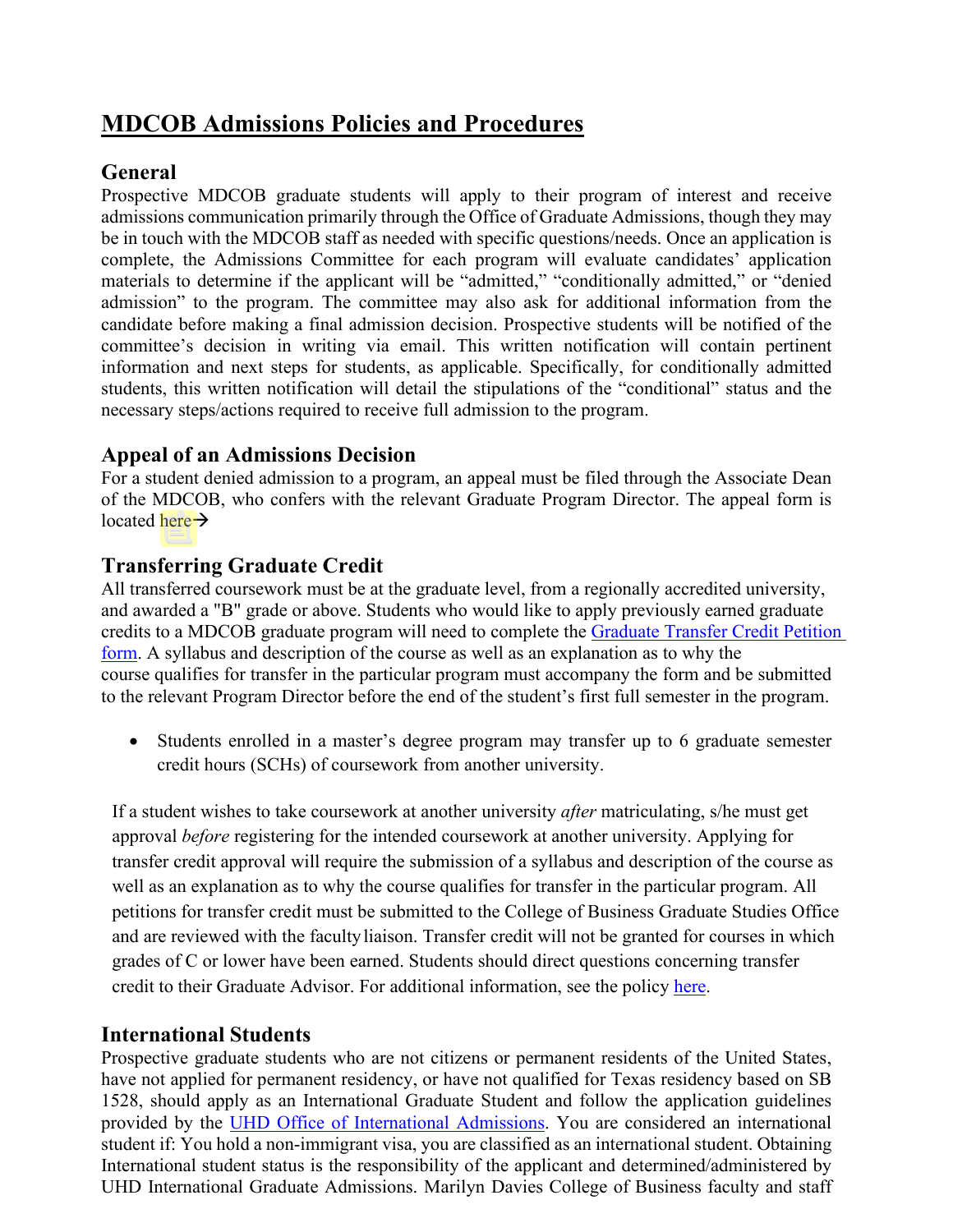have no role in this determination process and cannot review an applicant's file until they are deemed eligible by the UHD International Admissions Office.

### **Non-U.S. Degree Credentials**

Whether you are a resident, non-resident, or international student if you are seeking admission to one of the MDCOB graduate degrees, you must haveearned an undergraduate degree awarded by way of a regionally accredited university. In the event an applicant seeks admission on the basis of a non-U.S. undergraduate degree it must be evaluated by a third party evaluation service (at applicant's expense) with a certified evaluation provided to university graduate student offices. Recognized credential evaluation services approved by UHD can be found on the transfer student website.

### **Language Proficiency**

A TOEFL (Test of English as a Foreign Language) score of at least 550 for the paper version or 213 for the computer version or 80 for the internet version or IELTS score of 6.5 is required for admission into UHD's academic program. For additional information, see this [webpage.](https://www.uhd.edu/admissions/international/Pages/international-language.aspx)

## **Enrolled Graduate Student Advising and Resources**

## **Advising and Registering for Classes**

Upon admission, students are expected to enroll in at least one course in the acceptance semester. If a student does not enroll in their initial admitted semester, the student must submit a new application for the semester in which they are intending to enroll.

MDCOB graduate students are encouraged to meet with their program advisor before registering for classes each semester. Students register for courses online through the myUHD 2.0 portal.

## **[myUHD](https://www.uhd.edu/myuhd/Pages/myuhd.aspx)**

Graduate students have access to their student record, biographical/contact information, course information, financials, and a number of resources through the myUHD student portal. Students are strongly advised to take advantage of this access to information throughout their studies.

### **Course Load**

A full-time graduate course load during the fall and spring terms is 9 semester credit hours or three courses and 8 semester credit hours for graduate students. For students who are employed 40 hours per week, the recommended load is two courses, or six credit hours. Depending on the program, the regular load for one combined summer session (9 weeks) is 6-9 credit hours. Students who wish to enroll in more than the recommended course load must meet with their assigned advisor to start the process for approval.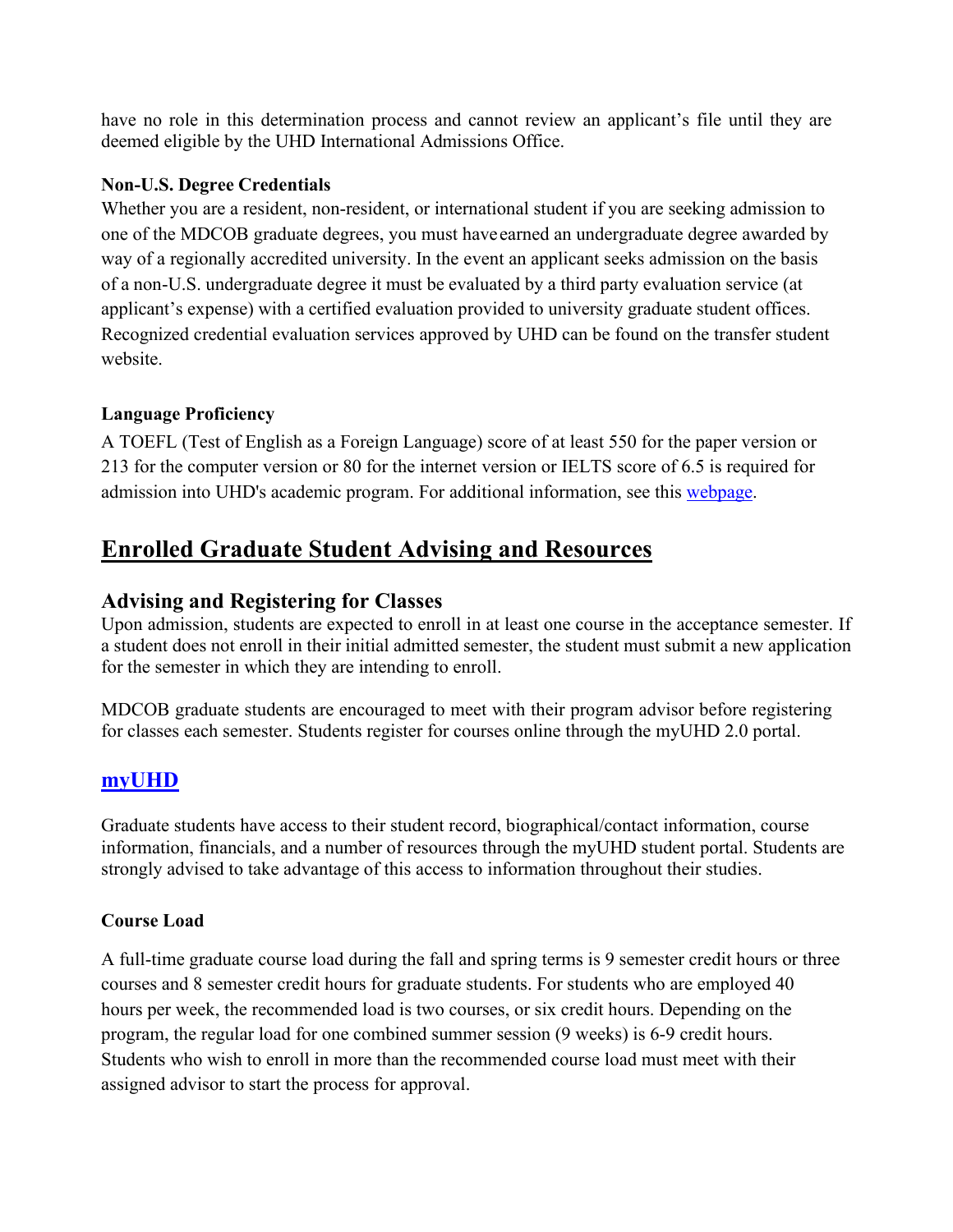## **Costs, Financial Aid, and Scholarships**

## **Estimated Costs**

The university posts [estimated tuition and fees](https://www.uhd.edu/student-resources/cashiers/Pages/cashiers-tuition-fees.aspx) for its graduate programs.

## **Residency Information**

Residency status is determined in accordance with the Rules and Regulations for Determining Residence Status, published by the Texas Higher Education Coordinating Board, and pursuant to Title 3, Texas Education Code.

## **The Office of Scholarships and Financial Aid**

The University of Houston-Downtown offers a variety of financial aid programs to assist graduate students in meeting educational costs. The programs include scholarships, grants, loans, part-time employment, and assistantships, which may be awarded in various combinations and amounts to meet individual student needs. Because funds are limited in many programs, it is important to begin the application process early and complete the necessary applications properly and on time. To receive priority consideration for the graduate tuition grant, all necessary applications must be on file in the **[Office of Scholarships and Financial Aid](https://www.uhd.edu/financial/apply/Pages/financial-apply.aspx)** by April 1 of each year. Most federal and state aid is awarded on the basis of proven financial need rather than academic achievement. Most scholarships are awarded on the basis of academic achievement, talents, and special skills rather than proven financial need. Students are encouraged to complete a financial aid application to be considered for qualification of grants and scholarships.

The [Office of Scholarships and Financial Aid](https://www.uhd.edu/financial/Pages/financial-index.aspx) (OSFA) assists students with the financial planning and financing for their education. Financial aid consists of grants, scholarships, loans, and work study. Most aid is based upon individual financial need and eligibility. Aid is available to students who are enrolled at least on a 1/2-time basis, maintain [satisfactory academic progress,](https://www.uhd.edu/financial/eligibility/Pages/financial-sap-criteria.aspx) and demonstrate financial need. Financial aid is generally awarded based on the fall and spring semesters, but [this page](https://www.uhd.edu/financial/processing/Pages/financial-process-summer.aspx) has more information about receiving aid in the summer. Students not enrolled in a graduate degree or certificate program are not eligible for financial aid.

### **Graduate students may be eligible for the following financial aid programs:**

### **Grants**

Texas Public Educational Grant. This grant is funded by tuition revenues and is available to both Texas residents and non-residents. Students must demonstrate financial need to be eligible for this grant. Students must be enrolled at least half-time.

Graduate Tuition Grant. This need-based grant is made available through state tuition deregulation. Graduate Tuition Grant is offered to students based on financial need and availability of funds. This grant is available to both FAFSA and TASFA students. Students must be enrolled at least half-time.

### **Work-Study Programs**

Texas Work-Study and Federal College-Work Study. These programs are designed for students who enroll at least half-time who demonstrate financial need. Awards are earned as wages in on- and offcampus positions. Must be a US citizen or permanent resident for federal work-study or be classified as a Texas resident for Texas work-study. Students who have relatives working at UHD must get clearance from the Office of Scholarships and Financial Aid to show they are in compliance with the university's nepotism policy.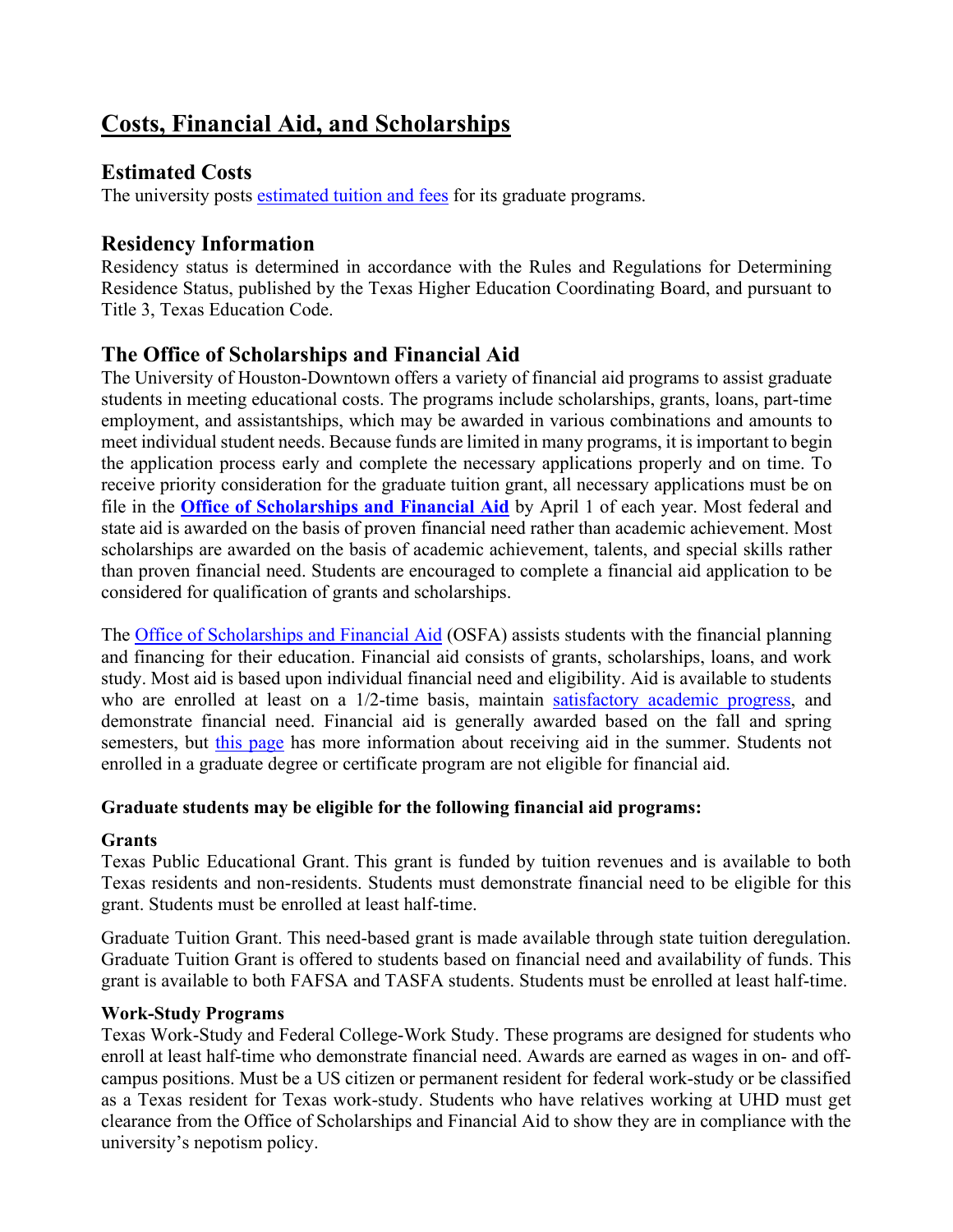#### **Student Loans**

Direct Unsubsidized Loan. A low-interest loan not based on financial need. Students may defer interest payments while enrolled at least half-time. Must be a US citizen or permanent resident and be enrolled at least half-time to participate. Maximum loan amounts vary with grade level in college. Additional application and loan counseling required.

#### **Emergency Tuition Deferment and Book Loans**

In the event of unexpected inability to pay for tuition or books, UHD graduate students can apply for an [emergency tuition deferment plan](https://www.uhd.edu/student-resources/cashiers/Pages/cashiers-deferment-plan.aspx) (Texas residents), [short term tuition deferment plan](https://www.uhd.edu/student-resources/cashiers/Pages/cashiers-short-deferment-plan.aspx) (not Texas resident), and/or [book loan.](https://www.uhd.edu/student-resources/cashiers/Pages/cashiers-books.aspx)

#### **Academic Scholarships**

Academic scholarships at UHD are intended to recognize and reward outstanding achievement and community involvement. Applicants for most scholarships, therefore, do not need to show evidence of financial need to apply. For more information on the available scholarships and deadlines refer to the [scholarship page.](https://www.uhd.edu/financial/scholarships/) Many academic departments at UHD also award scholarships. Students are encouraged to review the MDCOB website to find out what departmental scholarships are available.

### **Graduate Assistantship Positions**

Graduate assistants are non-tenure and not-tenure track registered graduate students in good academic standing who work up to 20 hours per week during the academic year in support of the educational mission of the University. An assistantship position provides students with financial support in the form of a monthly stipend of \$1,200 in exchange for up to 20 hours a week of service. Assistantship positions are available as a Graduate Teaching Assistant or a Graduate Administrative Assistant. Descriptions and qualifications are as follows:

**Graduate Teaching Assistant (TA)** – As a graduate TA, UHD graduate students have direct student contact in a formal instructional setting but do not have primary responsibility for teaching a course for credit or student assessment. A TA performs under an instructor's direct supervision and provides general assistance to the instructional process. Duties assigned as a TA could include attending classes, grading homework assignments, holding office hours, tutoring students, mentoring students, assisting with the Volunteer Income Tax Assistance (VITA) program during the spring semester, or conducting other activities that support the instructional mission of the University.

**Graduate Administrative Assistant, MBA Office** – A graduate administrative assistant participates in the instructional process for a department or program under the supervision of an appointed supervisor. Duties vary, depending on the administrative needs of the department. He or she may engage in course preparation, undertake program-related assignments, serve in potential recruiting events to help represent the college, or engage in other instructional related duties as specified by the department or program. Must be committed to professional development and continuous growth.

**Graduate Administrative Assistant, MDCOB Career Center** – A graduate administrative assistant participates in the instructional process for a department or program under the supervision of an appointed supervisor. Duties vary, depending on the administrative needs of the department. He or she may engage in course preparation, undertake program-related assignments, serve in potential recruiting events to help represent the college, or engage in other instructional related duties as specified by the department or program.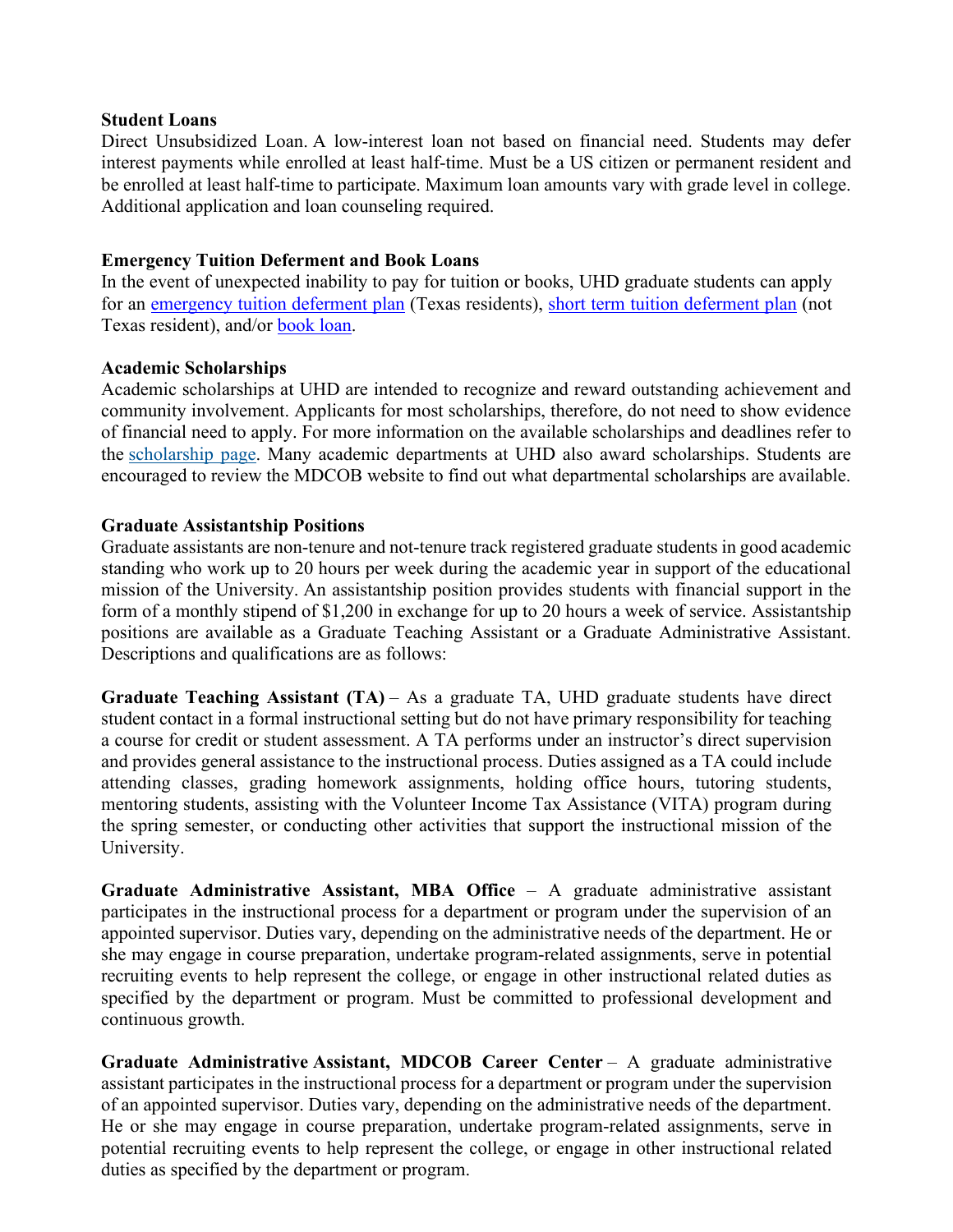**Graduate Administrative Assistant, MDCOB Web Support -** A graduate administrative assistant participates in the instructional process for a department or program under the supervision of an appointed supervisor. Duties vary, depending on the administrative needs of the department. He or she may engage in course preparation, undertake program-related assignments, serve in potential recruiting events to help represent the college, or engage in other instructional related duties as specified by the department or program.

#### **Academic Honesty**

The Academic Honesty Code is embraced by all members of the University of Houston-Downtown academic community and is an essential element of the institution's academic credibility. The Honesty Code states, *"We will be honest in all our academic activities and will not tolerate dishonesty."* The purpose of the Academic Honesty Policy is to deal with alleged violations of the Honesty Code in a fair and consistent manner.The policy is administered jointly by students and faculty. It is each student's responsibility to read and understand the Academic Honesty Policy. It may be found in the University of Houston-Downtown [Student Handbook.](http://www.uhd.edu/student-resources/handbook) Each student is reminded academic honesty spans for more than traditional plagiarism and includes access to or use of publisher's test banks, internet services providing access to test banks, case study solutions, or any third party assistance not approved in advance by the professor. Violations will be managed in accordance with standard procedures of the college and university [\(see policy here\)](https://www.uhd.edu/administration/employment-services-operations/resources/Documents/PS03A19.pdf). The professor can in certain instances provide discipline that includes blocking student-initiated withdrawal from the course.

### **Grading System**

The following grades are included in the calculation of grade point averages (GPA):

| Superior             | 4.00     |
|----------------------|----------|
| Above Average        | 3.00     |
| Average              | 2.00     |
| <b>Below Average</b> | $1.00\,$ |
| Failure              | 0.00     |

### **Grade Point Average (GPA)**

The grade point average is a measure of a student's academic achievement. Grade point averages are computed by multiplying the grade point value by the number of credit hours in each course, and then dividing the sum of all grade points obtained by the total number of hours attempted. The following formula represents the method of computing grade point average. The number of grade points earned for each course equals the hour credit value of the course multiplied by the points awarded for grades received. Grades of I will be calculated as F grades in determining grade point average for graduation. All credit hours attempted as a part of a graduate degree will be calculated in the GPA and used in determining academic standing. Grades earned at other institutions in courses that are accepted for transfer and transferred into a graduate degree program at UHD are not calculated in the GPA at any point. Graduate students must meet the graduation requirement of a minimum 3.0 grade point average.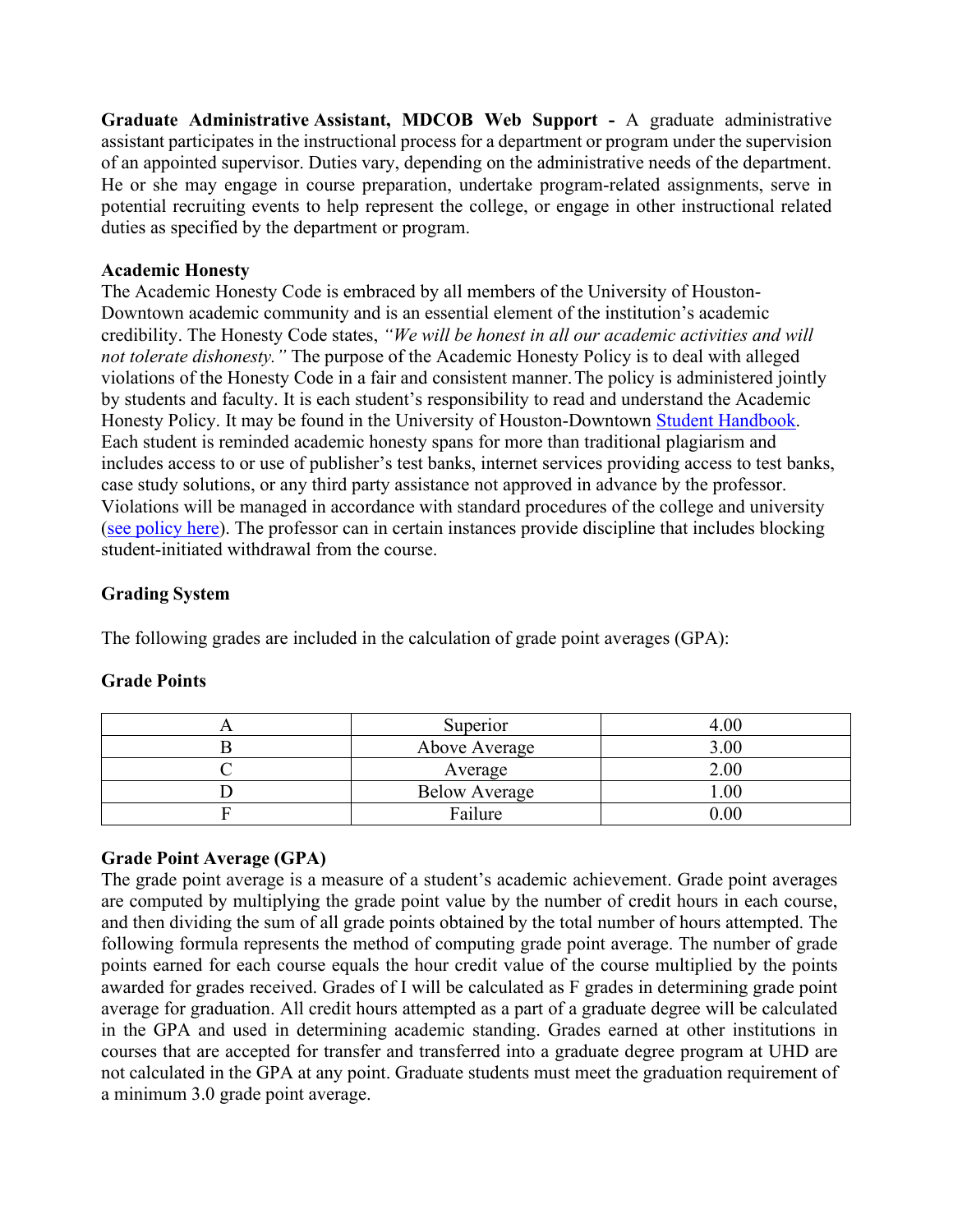### **I (Incomplete)**

An incomplete grade is given only when an unforeseen emergency prevents a student from completing the course work and only with the instructor's approval. A grade of I will be changed to a passing grade if the missing work is completed satisfactorily by the deadline set by the instructor but no later than the end of the long semester immediately following the term in which the grade was received. An incomplete grade that is not removed by this deadline becomes an F. Repetition of a course for which an incomplete grade was received does not affect resolution of the original grade. An incomplete grade earned in a student's graduating semester is computed as an F in determining grade point average.

### **IP (In Progress)**

A grade of IP may be given in thesis and capstone courses. In the calculation of grade point average, a grade of IP is treated as a W. To receivecredit for a course in which an IP was assigned, a student must register for the course again and earn a passing grade.

### **W (Withdrawal from Courses)**

Students will not receive a grade for a course if they drop the course by the Official Day of Record (see Academic Calendar). Students automatically receive a grade of W for any course from which they drop after the Official Day of Record up to the drop/withdrawal deadline as listed in the *Registration & Information Bulletin*. Official Day of Record and drop/withdrawal deadlines are published in the [University Calendar](http://www.uhd.edu/AcademicCalendars) online and may be found in the *Registration & Information Bulletin*. Understanding these policies and any personal financial implications are the sole responsibility of the student. Class days are defined as days on which the university normally has one or more classes scheduled; not the days for which an individual student is scheduled for his/her particular classes.

### **S (Satisfactory) – U (Unsatisfactory)**

A grade of a S/U will only be issued during semesters where extenuating unforeseen circumstances (pandemic, severe weather, disaster) have occurred. The S/U is a student opt-in process that requires students to explicitly contact faculty in writing (via email is fine) to request that faculty issue an S/U grade instead of a letter grade. Students can submit this request any time until the established calendar deadline for requests. For a grade of S: Satisfactory = B or above, no effect on GPA, hours count toward graduation and U: Unsatisfactory = C, D, or F, has no effect on GPA, hours do not count toward graduation. For additional information regarding the S/U grade, go [here.](https://www.uhd.edu/registrar/Pages/grading-policy-spring-2021.aspx)

### **Appeal of Grades**

Any grade which a student believes to be in error should be appealed, first to the instructor, then to the appropriate department chair who makes the final determination of the appeal. If the student wishes to appeal this decision, they must provide new and compelling informationnot previously available along with a request for review. These requests are given to the faculty liaison to determine if there is merit to a second review. The request will then be reviewed by a representative of the Dean's office for final decisions. If an appeal is not made within one calendar year after the close of the semester in which the grade was received, the grade will be considered final, and no appeal will be heard. [The full policy can be found here.](https://www.uhd.edu/administration/employment-services-operations/resources/Documents/PS03B04.pdf)

### **Grades for Repeated Courses**

All credit hours attempted as a part of a graduate degree will be calculated in the GPA and used in determining academic standing. This policyapplies to repeated courses. If a student repeats a course as a student enrolled in a graduate program, both grades are calculated in the GPA.Grades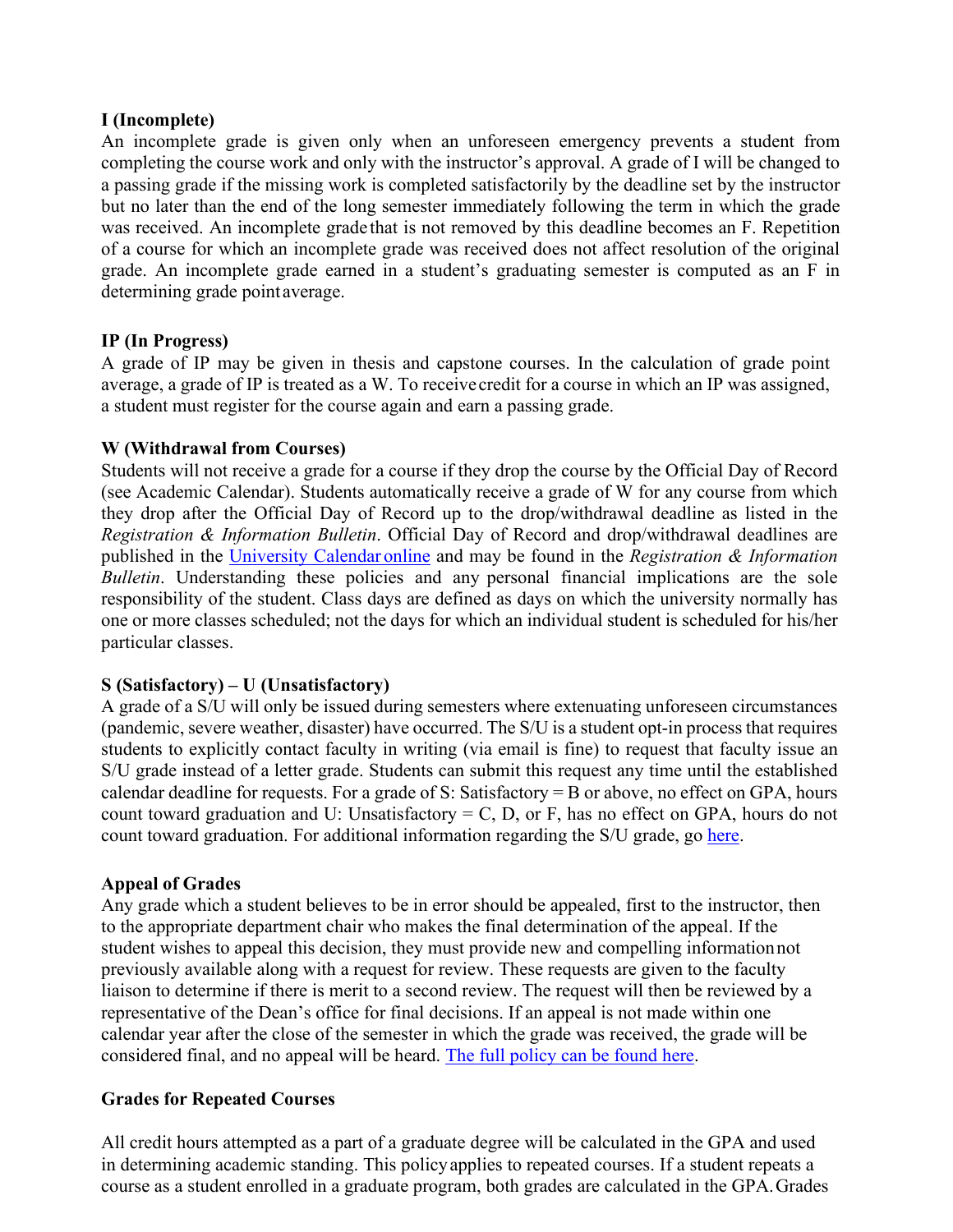earned at other institutions in courses that are accepted for transfer and transferred into a graduate degree program at UHD are not calculated in the GPA at any point.

### **Additional Information on Grading System**

Additional information and rules on the UHD Grading System for Graduate Students may be found in the graduate policy statement within [PS03.B.04.](https://www.uhd.edu/administration/employment-services-operations/resources/Documents/PS03B04.pdf)

### **Academic Probation, Suspension, and Dismissal**

The university has issued specific guidelines for academic probation, suspension, and dismissal. Those guidelines may be found in [PS.03.0B.07.](https://www.uhd.edu/administration/employment-services-operations/resources/Documents/AAC%20PS03.B.07.pdf) The graduate studies office and advising team will monitor the student's progress with respect to grades and provides both counsel and administration of policy decisions (including appeals) made by the program director or appropriate Associate Dean. Factors influencing appeals of dismissal include the root cause of the deficiency; the number of courses remaining to make up any GPA deficiency; availability of courses; willingness of student to follow the required steps; grades in other courses; and other factors as they are reviewed.

### **Discontinued (Cancelled) Classes**

The university reserves the right to discontinue classes or otherwise alter the class schedule. Whenever possible, enrollment in an alternate course is completed through an administrative change form initiated by the department responsible for discontinuing the class.

### **Classification**

Students admitted to a graduate program are classified as graduate students. Postbaccalaureate students enrolled in graduate courses(requires extensive review and approval) are governed by undergraduate policies.

## **Applying for Graduation**

Upon completion of the required master's degree plan courses, students must complete a graduation application to receive their diploma. Students must meet all catalog requirements of their program and attain at least a 3.0 GPA. Students will need to complete a graduation application through their MyUHD account by the scheduled deadline. For a listing of the scheduled deadlines as to when to apply for the spring, summer, or fall semester, see the Registrar's Office [webpage.](https://www.uhd.edu/registrar/students/records-requests/Pages/registrar-graduation.aspx)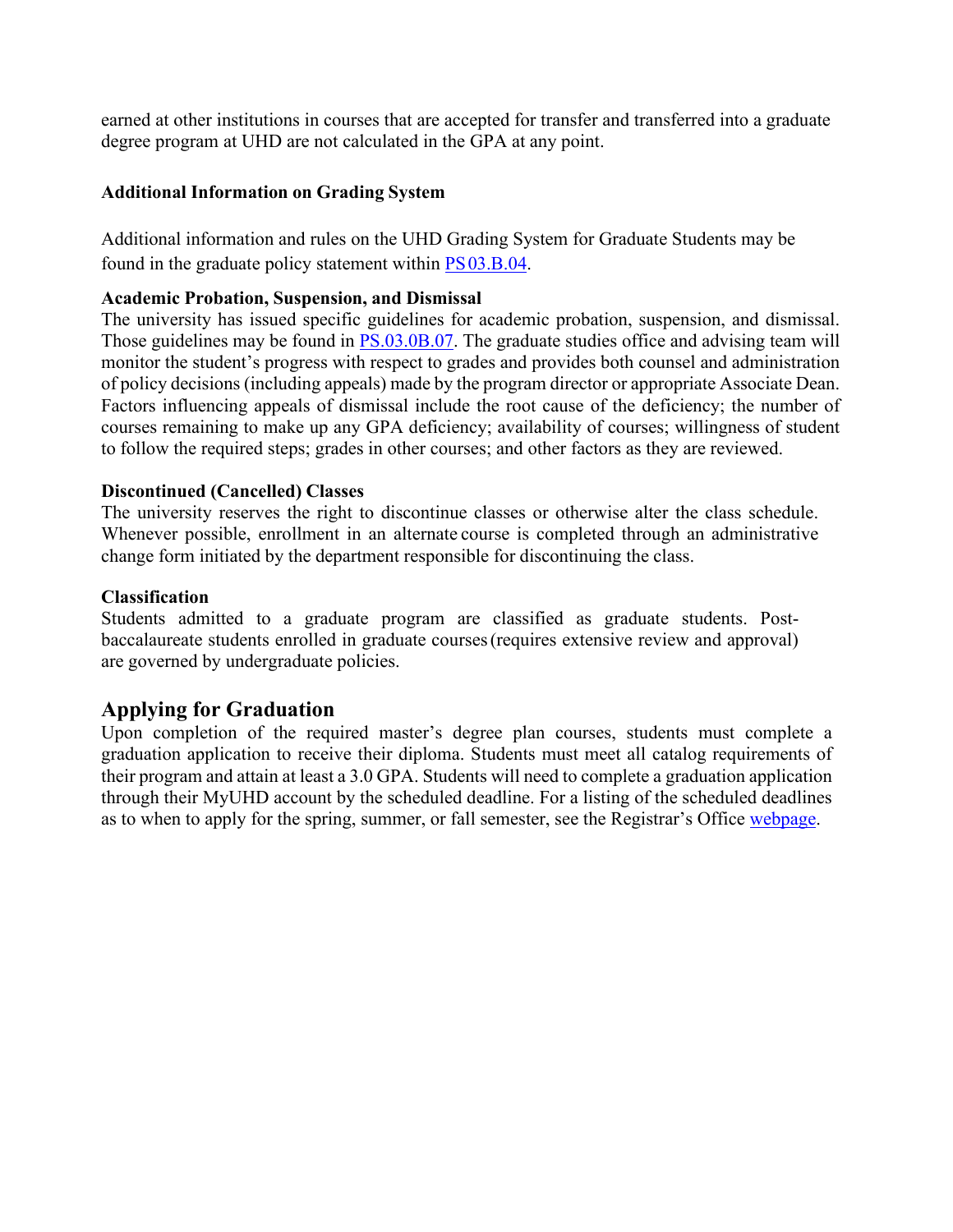## **Master of Business Administration (MBA)**

The #UHDMBA launched as the first graduate degree (general MBA) in what is now the Marilyn Davies College of Business (COB) in 2012. By fall of 2015 we moved from the smallest program in Houston to the largest. Peaking at 1157 students in fall of 2016, the program has stabilized at 950 to 1050 in 2021. UHD's Master of Business Administration (UHDMBA) is structured to help current and aspiring business leaders develop the knowledge and skills they need to succeed in today's fastpaced business environment. Its design makes it a career-friendly option for working professionals who want to pursue their studies while continuing to work. It fits the needs of those who have earned an undergraduate degree in business administration and those who hold a bachelor's degree in an unrelated area and want the flexibility, expertise, and earning power of an MBA.

### **Admission Requirements**

Admission requirements for the UHD MBA are designed to identify applicants who have the ability, interest, and qualities necessary to complete the program, with the potential to contribute to the field of business. Prospective students who do not have an undergraduate degree may need to complete leveling courses which will cover business fundamentals as part of their program. There are four different types of admissions pathways.

### **The four admissions pathways include**:

- International students (for those who hold a non-immigrant visa)
- Full admission
- Soft Start for MBA admission (The General MBA is not eligible for soft start)
- Soft Start for Certificate only.

### **International Students**

Who is an international student at UHD? UHD and the International Admissions Office state "you are considered an international student if: You hold a non-immigrant visa, you are classified as an international student. If you meet the above criteria, you must apply for international admission. For full details please visit the UHD International Admissions on our web site or at the downtown campus offices. Obtaining International student status is the responsibility of the applicant and determined/administered by UHD International Admissions. Marilyn Davies College of Business Faculty and Staff have no role in this determination process and cannot review an applicant's file until they are deemed eligible by the UHD International Admissions Office. All other admission requirements must be met as prior to a decision being rendered.

### **Full Admission**

Full admission is required for international students. For applicants with a strong undergraduate background that want to take courses at a faster pace than soft start or for those wishing to take the General MBA.

### **Soft Start (SS)**

Most (90%) opt for the Soft Start (SS). The SS has less stringent admission requirements. Students in the Soft Start take fewer courses during the first year and can still finish in two years. By limiting the number of courses taken in the first year, the SS student completes the MBA at a higher rate. The SS is for those seeking the MBA or the graduate certificate alone. The SS MBA and the SS Certificate admission requirements are the same.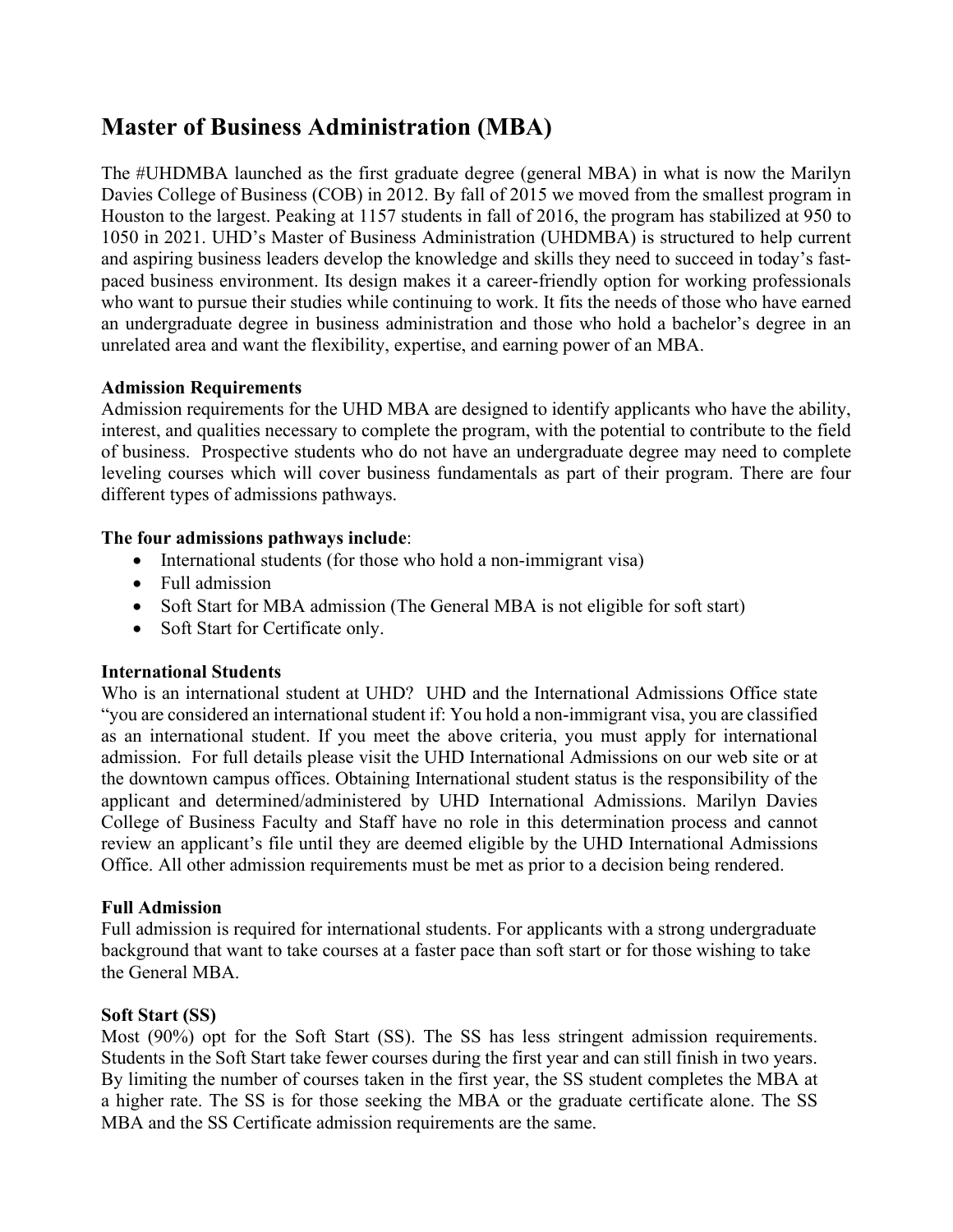### **Application requirements for those desiring Full Admission into the MBA and/or an international applicant**

To be considered for admission, an applicant is required to submit the following:

- Baccalaureate degree conferred by a regionally accredited institution.
- Official University transcript(s) from which the applicant earned bachelor's degree and/or Advanced degree(s) (if applicable). If your degree from outside the U.S., the applicant must have their transcript evaluated by a third-party evaluating service.
- Complete the ApplyTexas application at www.applytexas.org.
- Resume documenting work experience that emphasizes professional accomplishments and leadership experience.
- Two recommendation letters from individuals acquainted with the applicant's capabilities and capacity for graduate-level work.
- A personal statement addressing why the applicant desires an MBA from UHD, as well as other circumstances the applicant desires to share with the admissions committee (optional). .
- For graduates of universities where English is not the language of instruction, must present evidence of English proficiency by earning a minimum IBT TOEFL score of 81 or an IELTS score of 6.5 or higher.
- Auto-Acceptance is possible by possessing one or more of the following:
	- o An earned Masters' degree.
	- o If the applicant finished their undergraduate degree with a 3.50 GPA or higher. (Last 60 hours of coursework).

### **Preferred**

- Undergraduate GPA of 3.0, or higher, on a 4-point scale for the final 60 semester hours of study.
- Applicant's letter should demonstrate strong writing skills, a strong rationale for wanting this specific degree,
- Letters of recommendation should come from persons sufficiently acquainted with the student to be able to comment on the potential to successfully complete a graduate program and should provide evidence of applicant's critical thought, motivation, study and writing skills. If possible, one should come from a past undergraduate faculty.

### **Application requirements for the Soft Start MBA with certificate concentration or Graduate Certificate only.**

- Baccalaureate degree conferred by a regionally accredited institution.
- Official University transcript(s) from which the applicant earned bachelor's degree and/or advanced degree(s) (if applicable).
- Complete the ApplyTexas application at www.applytexas.org.
- Resume documenting work experience that emphasizes personal and professional accomplishments and leadership experience.
- For graduates of universities in a country where English is not the native language: minimum IBT TOEFL scores of 81 or an IELTS score of 6.5 or higher.
- The applicant can choose to identify as an MBA student however they remain ineligible to take MBA core classes until they have satisfactorily completed their certificate.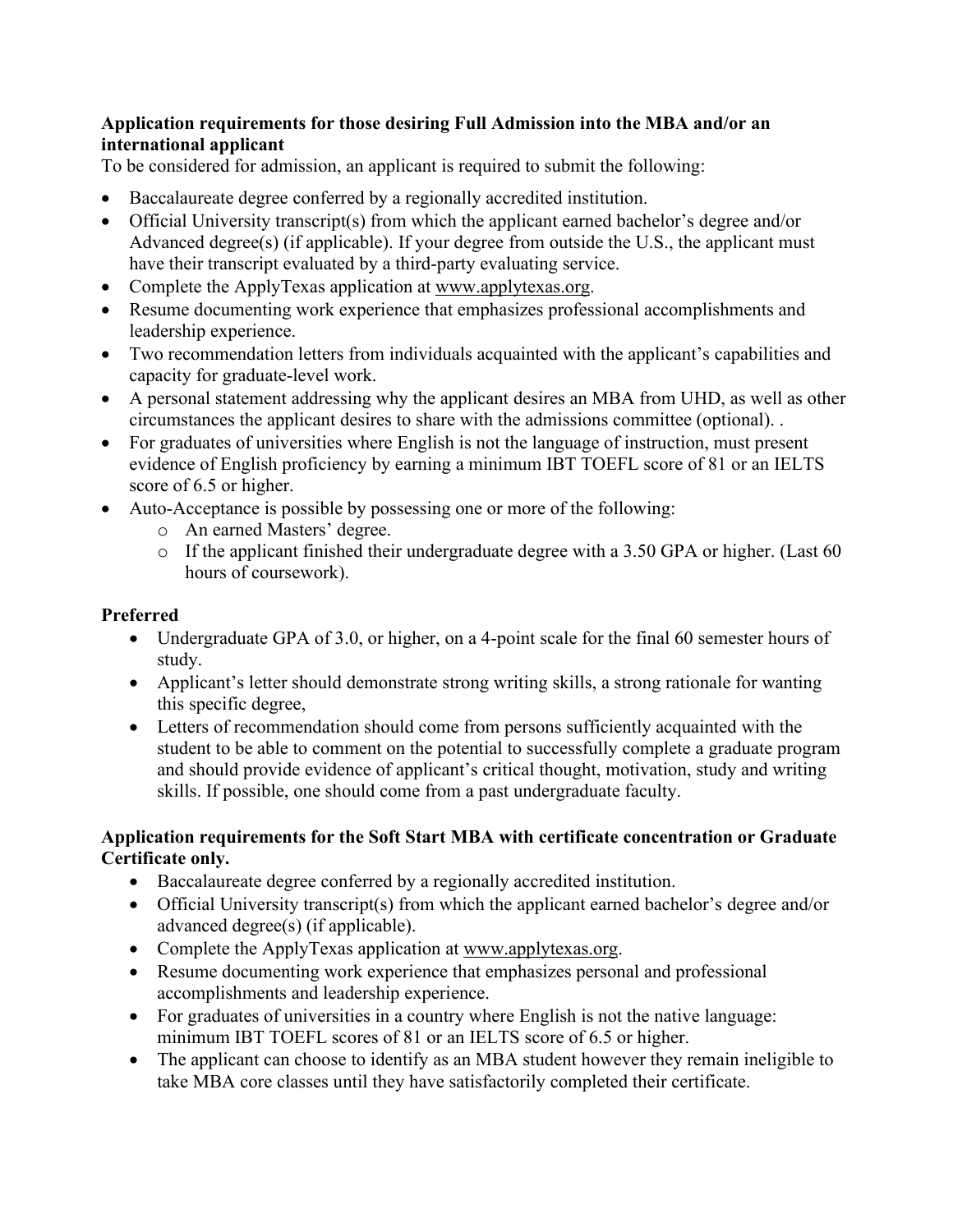### **Preferred**

- Undergraduate GPA of 3.0, or higher, on a 4-point scale for the final 60 semester hours of study.
- Applicant's letter should demonstrate strong writing skills, a strong rationale for wanting this specific degree,
- Letters of recommendation should come from persons sufficiently acquainted with the student to be able to comment on the potential to successfully complete a graduate program and should provide evidence of applicant's critical thought, motivation, study and writing skills. If possible, one should come from a past undergraduate teacher.

### **Traditional Entry**

The applicant files are submitted to the MBA Admissions Committee for consideration. The committee assesses the candidate's strengths and weaknesses and makes a recommendation (accept or deny) to the Office of College Graduate Studies. In cases where the candidate meets autoacceptance requirements the committee review process is waived. All applicants seeking admission as an international student will undergo committee review. The Graduate Studies Office will communicate to the student stating whether or not they have been accepted. The letter gives the student instructions on taking leveling courses, attending an orientation for new students, or contacting the college graduate admissions office if there are questions.

### **Soft Start Entry**

Applicant files are reviewed for completeness in the College of Business Graduate Studies Office. The Associate Director (or Director) will review the application and submit it to the faculty liaison for review. The faculty liaison may require additional information from the application including a telephone interview. In some instances, the interview may be conducted in-person. The faculty liaison will make a determination and communicate with the Associate Director. The College of Business Graduate Studies Office will communicate to the student stating whether or not they have been accepted. The letter gives the student instructions on taking leveling courses, attending an orientation for new students, or contacting the graduate admissions office if there are questions. With only a few exceptions, there is no change from SS to traditional after admission. A Soft Start student is not permitted to take MBA core classes (except with limited exceptions) until successfully completing their chosen concentration.

### **Class Attendance**

Students enrolled in the UHD MBA program are expected to attend all scheduled classes. These are hybrid courses that meet half the normal class time; therefore, absences can be detrimental to academic performance and should be avoided. However, working professionals occasionally may have unavoidable absences as a result of unexpected business travel or other emergencies. It is the students' responsibility to inform professors of the nature of the absences at the earliest practical opportunity, preferably in advance. Students are responsible for all information and assignments from missed classes. In cases where absences reach a frequency that (generally either 1 or 2 misses depending upon term length), in the professor's opinion, make it unlikely that the student can successfully complete the course, withdrawal from class will be recommended. These actions are coordinated with the College Office of Graduate Studies.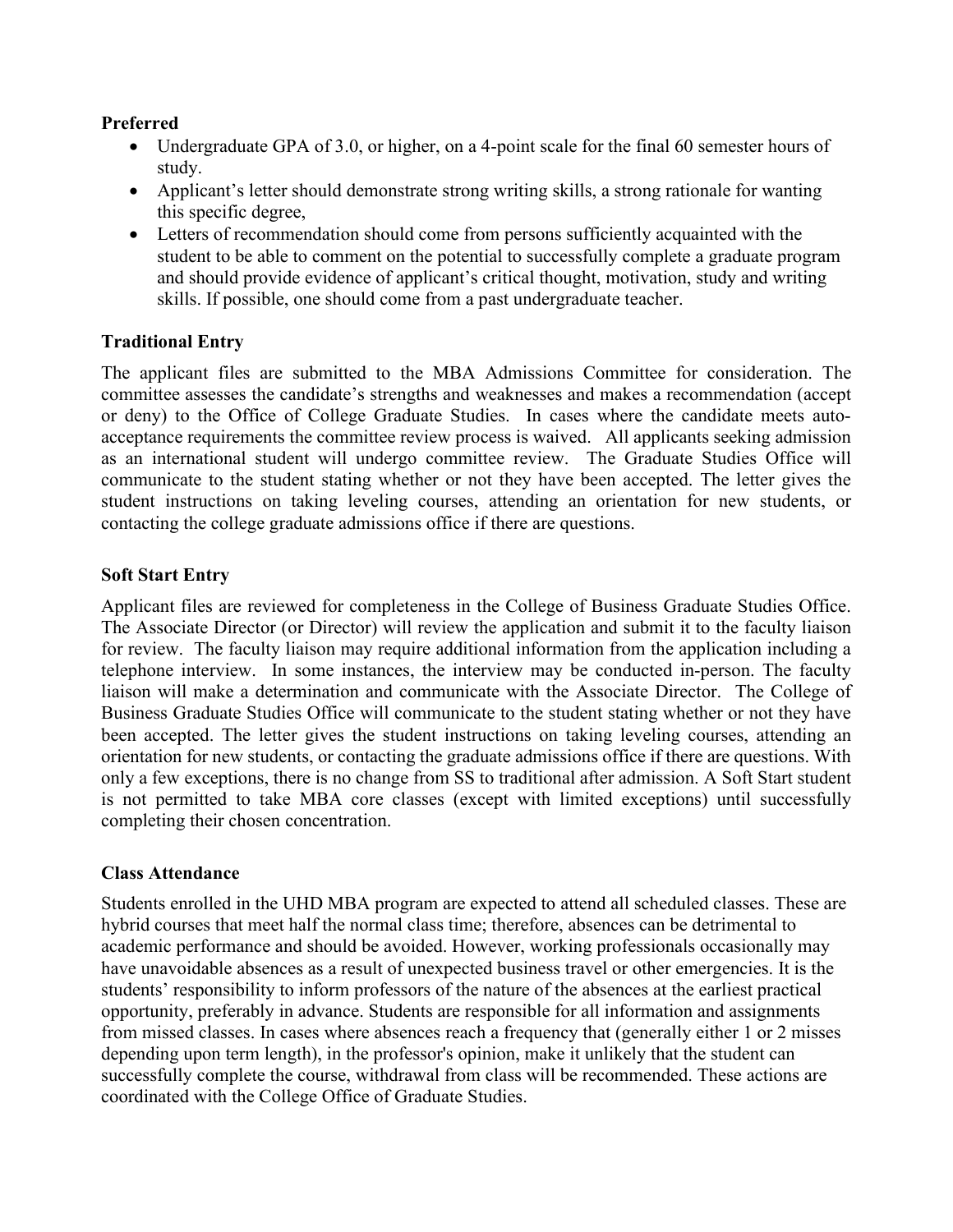## **MBA Academic Program Information**

### **Program Outcomes**

*Graduates of the UHD MBA program will be able to:*

- **LO 1.1:** Identify drivers of industry and organizational change and be able to predict the impact of change on organizational performance.
- **LO 1.2:** Design, implement, evaluate and monitor the effectiveness of organizational strategies, making necessary amendments during this process.
- **LO 2.1:** Apply concepts and decision models in financial accounting, statistics, organizational behavior, finance, economics, marketing, information systems management, and operations management to make business decisions.

**LO 2.2:** Recognize the characteristics of situations requiring specific leadership style and apply the appropriate style.

**LO 3.1:** Identify similarities and differences among cultural environments that impact organizational activities.

**LO 3.2:** Identify and critically analyze salient legal and ethical responsibilities in business issues

### **General Degree Requirements**

Students who hold an undergraduate degree from an AACSB accredited program in a field of business administration may be deemed to be prepared for graduate study if the core courses were completed with a grade of "C" (or equivalent) or higher. Students who hold an undergraduate degree in a field other than business administration or in business from a non-AACSB accredited program may be required to demonstrate preparation for graduate study in business. These students could be required to complete one or more 5000 level courses in order to gain the basic theoretical concepts and tools that are the foundations for graduate management study.

The 5000 level courses serve as prerequisites for the graduate business courses and may be required for students who did not take the equivalent courses as part of their baccalaureate program, have a degree in business from a non-AACSB accredited program, or for students with a baccalaureate degree from a non-U.S. university. The graduate 5000 level courses do not apply to the MBA degree. When a student is admitted to the program, they are notified of courses that must be taken. Students are not allowed to register for 5000 level courses without specific approval by a Davies COB Advisor

The 5000 level courses are condensed to the essential core knowledge that a student must possess in order to pursue graduate business study. The foundation set of management 5000 level courses consists of up to eight on-line courses designed to provide concepts important to study in the College of Business. All 5000 level courses are two (2) semester credit hours (SCH) each.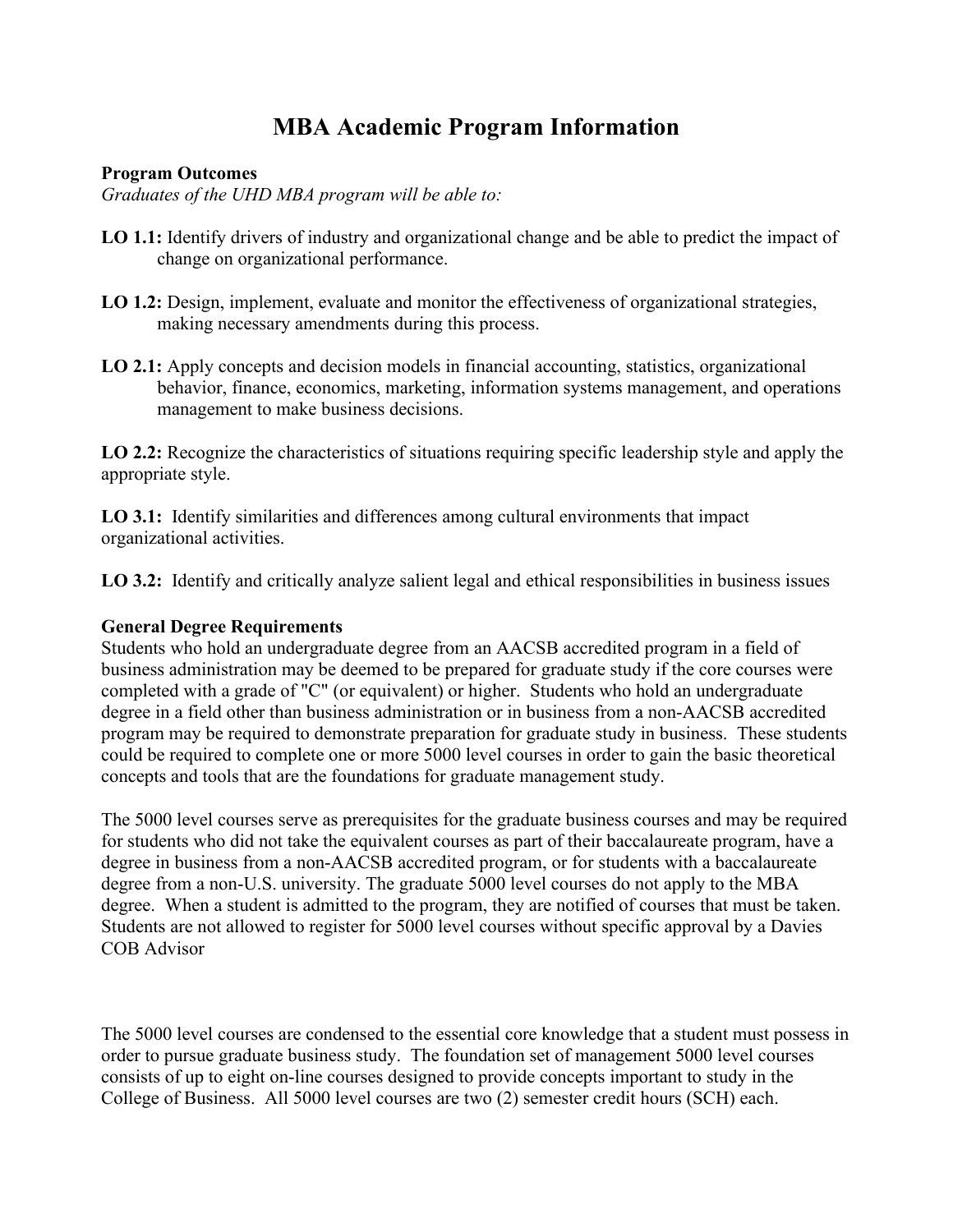| <b>14 SCH Leveling Courses</b> |                                               |                |
|--------------------------------|-----------------------------------------------|----------------|
| Course                         | <b>Course Name</b>                            | <b>Credits</b> |
| <b>Number</b>                  |                                               |                |
| GBA 5202                       | Foundations of Management Theory              | 2              |
| GBA 5304                       | Finance                                       | 2              |
| GBA 5205                       | Accounting                                    | 2              |
| GBA 5206                       | <b>Production &amp; Operations Management</b> | 2              |
| GBA 5207                       | <b>Management Information Systems</b>         | 2              |
| GBA 5208                       | Marketing Information                         | 2              |
| GBA 5212                       | Quantitative Methods in Business              | 2              |
| GBA 5215                       | <b>Legal Environment of Business</b>          | 2              |
| Total                          |                                               | 16             |
|                                |                                               |                |

The Master of Business Administration degree requires satisfactory completion of the required credit hours offered for the selected concentration by the College of Business. The required courses and concentrations are outlined below:

#### **Core and Concentration Courses**

| <b>CORE COURSES w/o Concentration Equivalent</b> |                                                           |    |
|--------------------------------------------------|-----------------------------------------------------------|----|
| 6202                                             | Strategic Management                                      | 2  |
| 6203                                             | Managerial Accounting and Budgeting                       | 2  |
| 6204                                             | <b>Managerial Finance</b>                                 | 2  |
| 6205                                             | Management of the Supply Chain (Note: include Operations) | 2  |
| 6207                                             | Management of Information Flows                           | 2  |
| 6208                                             | <b>Marketing Management</b>                               | 2  |
| 6211                                             | Managerial Decision Making (Note: include Stats)          | 2  |
| 6212                                             | <b>Managerial Economics</b>                               | 2  |
| 6213                                             | Management of Organizational Behavior                     | 2  |
| 6216                                             | Capstone B                                                | 2  |
| Total                                            |                                                           | 20 |

| <b>GENERAL MANAGEMENT CONCENTRATION COURSES</b> |                                               |    |
|-------------------------------------------------|-----------------------------------------------|----|
| 6201                                            | Leadership, Team Building and Team Management |    |
| 6206                                            | <b>Operations Management</b>                  |    |
| 6209                                            | Human Resource Management                     |    |
| 6210                                            | Legal Environment of Management               |    |
| 6214                                            | Management in a Global Context                |    |
| 6290                                            | <b>Current Topics in Business</b>             |    |
| 6101                                            | <b>Presentation Skills</b>                    |    |
| 6102                                            | Graduate Colloquium (For Each Concentration)  |    |
| <b>Total</b>                                    |                                               | 14 |

| Graduate certificate in Business Administration with a concentration in accounting |                                              |    |
|------------------------------------------------------------------------------------|----------------------------------------------|----|
| 6310                                                                               | <b>Advanced Taxation</b>                     |    |
| 6312                                                                               | <b>Advanced Auditing</b>                     |    |
| 6314                                                                               | Accounting Research and Writing              |    |
| 6315                                                                               | <b>Advanced Accounting Topics</b>            |    |
| 6316                                                                               | Professionalism for Accountants              |    |
| 6318                                                                               | Industry Specific Topics in Accounting       |    |
| 6102                                                                               | Graduate Colloquium (For Each Concentration) |    |
| <b>Total</b>                                                                       |                                              | 19 |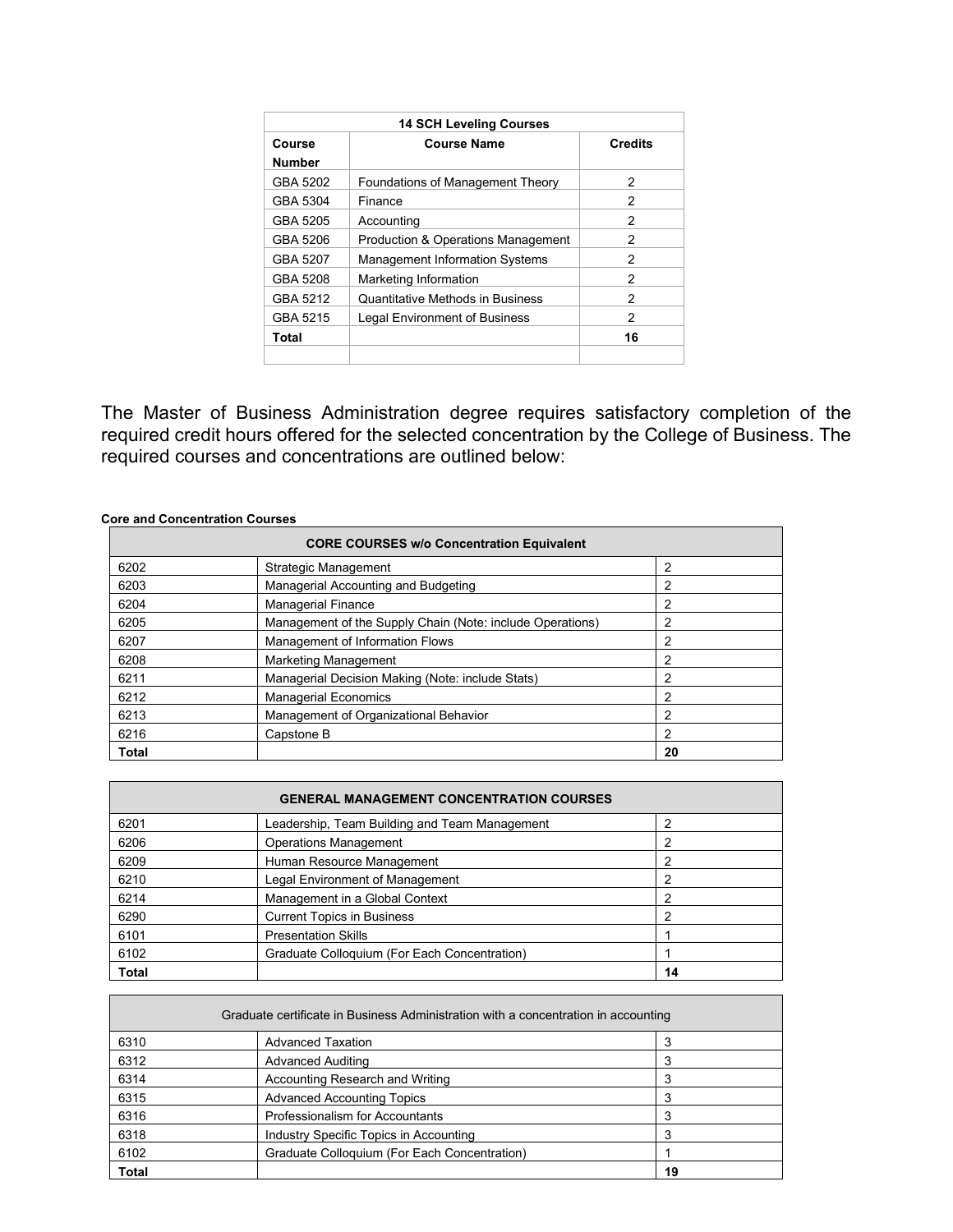| Graduate certificate in Business Administration with a concentration in Supply Chain Management |                                              |    |
|-------------------------------------------------------------------------------------------------|----------------------------------------------|----|
| 6320                                                                                            | Legal Aspects of Supply Chain Management     |    |
| 6322                                                                                            | Leadership inn Supply Chain Management       |    |
| 6322                                                                                            | Operations and Supply Chain Management       |    |
| 6325                                                                                            | Decision Modeling for SCM                    | 3  |
| 6326                                                                                            | <b>Strategic Sourcing and Procurement</b>    |    |
| 6328                                                                                            | Logistics                                    | 3  |
| 6102                                                                                            | Graduate Colloquium (For Each Concentration) |    |
| <b>Total</b>                                                                                    |                                              | 19 |

| Graduate certificate in Business Administration with a concentration in Human Resource Management |                                                |    |
|---------------------------------------------------------------------------------------------------|------------------------------------------------|----|
| 6330                                                                                              | Legal Environment of Human Resource Management |    |
| 6332                                                                                              | Talent Acquisition: Attraction and Selection   |    |
| 6334                                                                                              | Talent Management                              |    |
| 6336                                                                                              | <b>Compensation and Benefits</b>               |    |
| 6338                                                                                              | Strategic Human Resource Management            |    |
| 6102                                                                                              | Graduate Colloquium (For Each Concentration)   |    |
| <b>Total</b>                                                                                      |                                                | 16 |

<u> 1989 - Jan Salaman Santa Barat da Santa Barat da Santa Barat da Santa Barat da Santa Barat da Santa Barat da</u>

| Graduate certificate in Business Administration with a concentration in Leadership |                                              |    |
|------------------------------------------------------------------------------------|----------------------------------------------|----|
| 6340                                                                               | Supporting the Business Strategy             |    |
| 6342                                                                               | <b>Delivering Business Results</b>           |    |
| 6344                                                                               | Interpersonal Leadership                     |    |
| 6346                                                                               | The Leader's Role in Development             |    |
| 6348                                                                               | Leading Teams                                |    |
| 6102                                                                               | Graduate Colloquium (For Each Concentration) |    |
| <b>Total</b>                                                                       |                                              | 16 |

 $\overline{\phantom{0}}$ 

 $\overline{\phantom{0}}$ 

| Graduate certificate in Business Administration with a concentration in Sales Management & Business |                                              |    |
|-----------------------------------------------------------------------------------------------------|----------------------------------------------|----|
| <b>Development</b>                                                                                  |                                              |    |
| 6350                                                                                                | Advances in Personal Selling                 |    |
| 6352                                                                                                | Sales Negotiation and Communication          |    |
| 6354                                                                                                | Integrated Marketing Programs                |    |
| 6356                                                                                                | Sales Leadership                             |    |
| 6358                                                                                                | Sales Management Strategy                    |    |
| 6102                                                                                                | Graduate Colloquium (For Each Concentration) |    |
| <b>Total</b>                                                                                        |                                              | 16 |

<u> 1980 - Johann Stoff, deutscher Stoffen und der Stoffen und der Stoffen und der Stoffen und der Stoffen und de</u>

| Graduate certificate in Business Administration with a concentration in Finance or Investment Management |                                              |    |  |  |
|----------------------------------------------------------------------------------------------------------|----------------------------------------------|----|--|--|
| 6360                                                                                                     | <b>Ethical and Professional Standards</b>    |    |  |  |
| 6362                                                                                                     | <b>Financial Forecasting</b>                 |    |  |  |
| 6364                                                                                                     | <b>Capital Markets</b>                       |    |  |  |
| 6366                                                                                                     | <b>Communication for Finance</b>             | 3  |  |  |
| 6367                                                                                                     | Investment/Statistics *                      |    |  |  |
| 6368                                                                                                     | Advanced Corporate Finance *                 |    |  |  |
| 6102                                                                                                     | Graduate Colloquium (For Each Concentration) |    |  |  |
| <b>Total</b>                                                                                             |                                              | 16 |  |  |
|                                                                                                          | *Select 1 of the 2 courses                   |    |  |  |

| Graduate certificate in Business Administration with a concentration in International Business |                                                       |  |  |  |  |
|------------------------------------------------------------------------------------------------|-------------------------------------------------------|--|--|--|--|
| 6370                                                                                           | <b>Risk Management</b>                                |  |  |  |  |
| 6372                                                                                           | International Strategic Sourcing                      |  |  |  |  |
| 6374                                                                                           | Ethics, Law, and Compliance in International Business |  |  |  |  |
| 6376                                                                                           | <b>International Logistics</b>                        |  |  |  |  |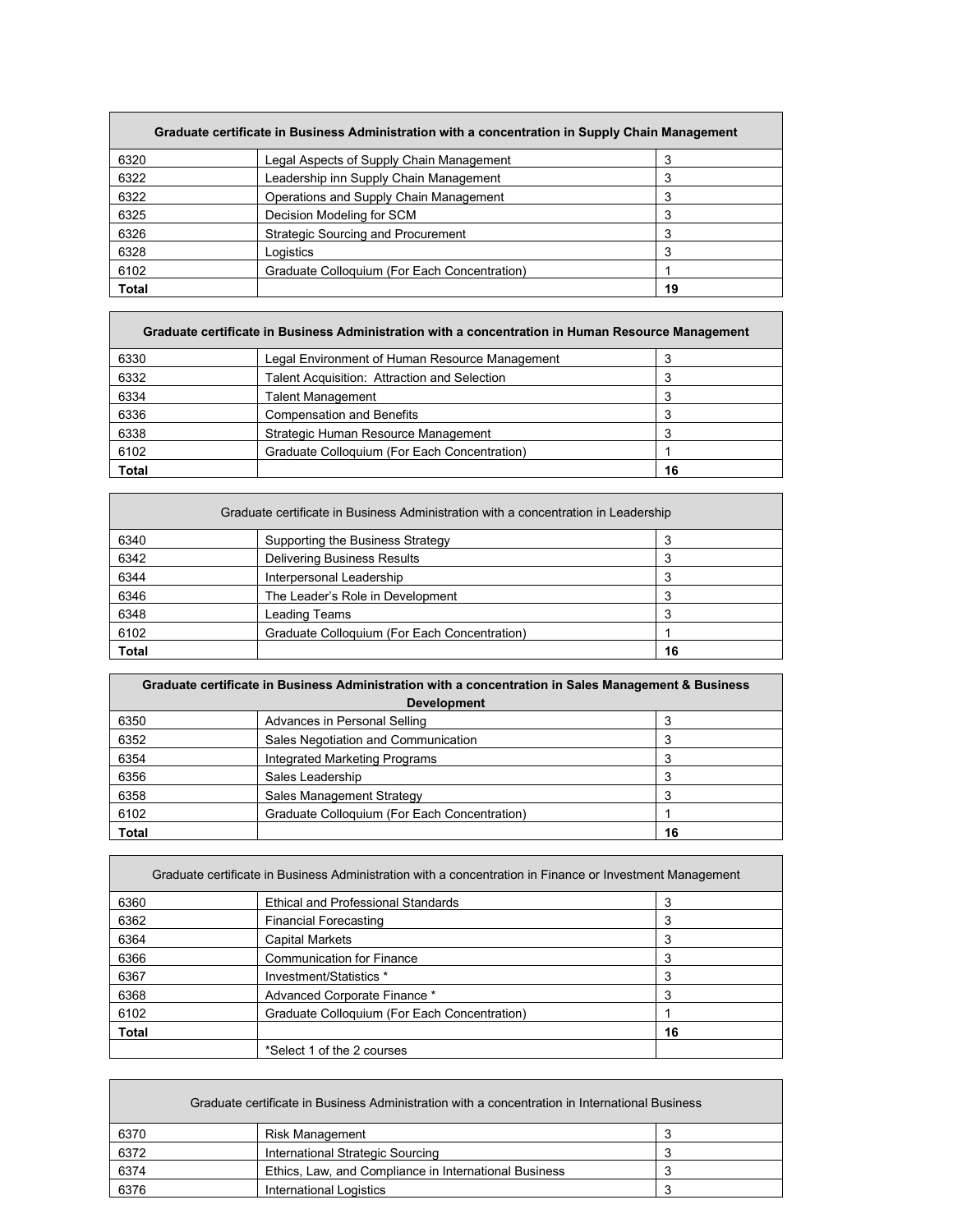| 6378  | International Banking and Finance            |    |
|-------|----------------------------------------------|----|
| 6102  | Graduate Colloquium (For Each Concentration) |    |
| Total |                                              | 16 |

| Graduate certificate in Business Administration with a concentration in Project Management/Process Improvement |                                                       |    |  |  |
|----------------------------------------------------------------------------------------------------------------|-------------------------------------------------------|----|--|--|
| 6381                                                                                                           | <b>Project Management Overview</b>                    |    |  |  |
| 6382                                                                                                           | Project Life Cycle: Initiating, Planning & Executing  | 3  |  |  |
| 6383                                                                                                           | Project Life Cycle: Monitoring, Controlling & Closing |    |  |  |
| 6384                                                                                                           | Change Management & Leadership                        | 3  |  |  |
| 6385                                                                                                           | Process Improvement Tools & Techniques                | 3  |  |  |
| 6386                                                                                                           | <b>Process Improvement Applications</b>               | 3  |  |  |
| 6102                                                                                                           | Graduate Colloquium (For Each Concentration)          |    |  |  |
| <b>Total</b>                                                                                                   |                                                       | 19 |  |  |

| <b>TOTAL CREDIT HOURS FOR CONCENTRATIONS</b> |                     |                                |                |                                  |                      |                                      |                |                                      |                                            |
|----------------------------------------------|---------------------|--------------------------------|----------------|----------------------------------|----------------------|--------------------------------------|----------------|--------------------------------------|--------------------------------------------|
|                                              | Gener<br>al<br>Mgt. | <b>Supply</b><br>Chain<br>Mgt. | Leaders<br>hip | Human<br><b>Resource</b><br>Mgt. | <b>Sales</b><br>Mgt. | Finance<br>or<br>Investme<br>nt Mgt. | Account<br>ing | Internatio<br>nal<br><b>Business</b> | Project. Mgt<br><b>Process Improvement</b> |
| Core                                         | 20                  | 20                             | 20             | 20                               | 20                   | 20                                   | 20             | 20                                   | 20                                         |
| Concentrat<br>ion                            | 14                  | 19                             | 16             | 16                               | 16                   | 16                                   | 19             | 16                                   | 16                                         |
| Total                                        | 34                  | 39                             | 36             | 36                               | 36                   | 36                                   | 39             | 36                                   | 36                                         |

Graduation for any concentration is dependent upon successful completion of all required course work with a minimum graduate grade point average of 3.0 and successful completion of the Capstone Project.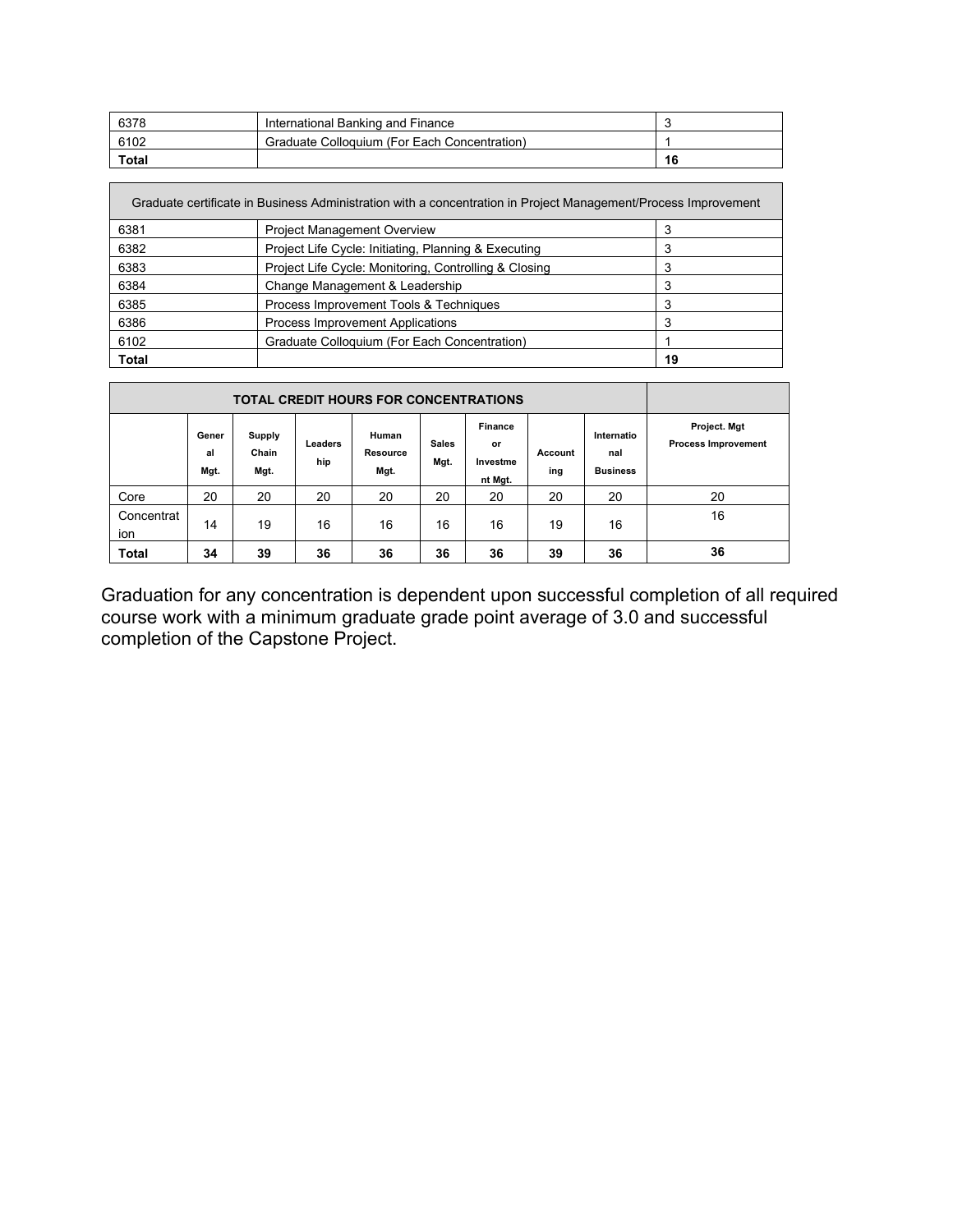## **Master of Professional Accountancy, MPAC**

The Master of Professional Accountancy (MPAC) will prepare students for leadership roles in accounting by producing graduates ready to take the highest certification in the field, the Certified Public Accountant (CPA) exam. This student-focused education is a gateway to success for analytical decision makers. The Marilyn Davies College of Business is nationally accredited by the Association to Advance Collegiate Schools of Business (AACSB), the most prestigious business accrediting organization in the world.

All MPAC courses are offered conveniently in evenings or weekends for working professionals. Fulltime students can graduate from the program in one year by taking 10 courses (four courses in both the fall and spring semesters and two courses in the summer). Students also have the option to enroll part-time in fewer classes and graduate in subsequent semesters.

### **Program Outcomes**

- Formulate discipline-specific accounting strategies and develop valuable critical thinking skills to assess business risks and make business decisions.
- Communicate accounting information to both technical and non-technical audiences.
- Work productively with others to accomplish established goals.
- Apply ethical principles and professional standards to make informed decisions.

### **Admission Requirements for the MPAC**

Admission requirements for the UHD MPAC are designed to identify applicants who have the ability, interest, and qualities necessary to complete the program, with the potential to succeed in the field of accounting. Prospective students who do not have an undergraduate degree in accounting are welcome to apply but may need to complete prerequisite courses which will cover accounting fundamentals as part of their program. Undergraduate degrees must be from regionally accredited universities or qualified foreign institutions.

Students should complete the following prerequisite courses prior to entering the MPAC program:

- •ACC 2301 Financial Accounting
- ACC 2302 Managerial Accounting
- •ACC 3300 Intermediate Accounting I
- •ACC 3301 Intermediate Accounting II
- •ACC 3302 Intermediate Accounting III
- •ACC 3303 Cost Accounting
- •ACC 3304 Accounting Information Systems
- •ACC 4301 Individual Income Taxation
- •ACC 4302 Corporation Taxation
- ACC 4304 Auditing

*In the event a student has not completed one of the above accounting prerequisites, h/she may contact the accounting chair to request an approval to substitute a different accounting course.*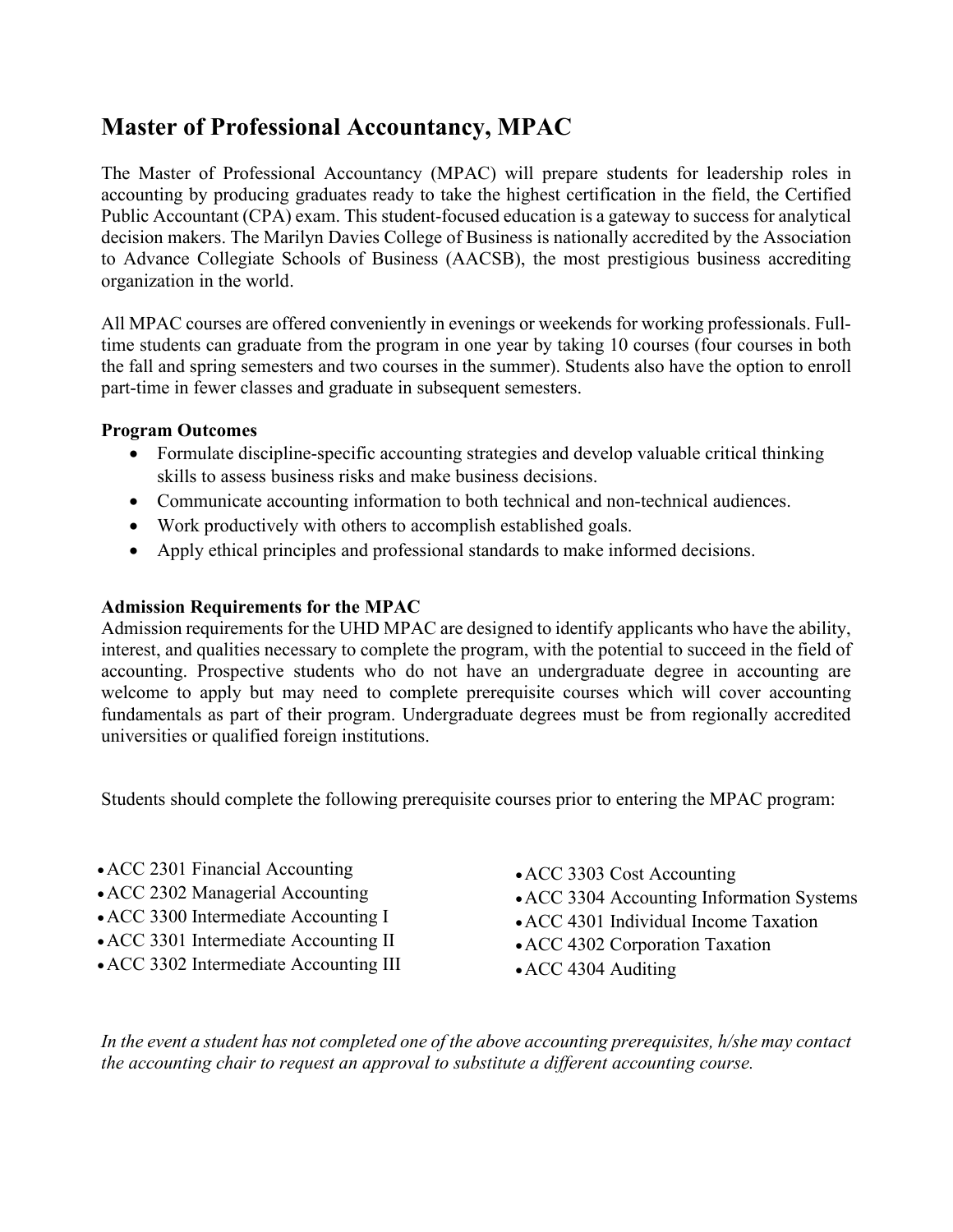### **General Degree Requirements Required Core Courses – six courses (18 hours):**

- MBA 6310 Advanced Taxation
- MBA 6312 Advanced Auditing
- MBA 6314 Accounting Research and Writing
- MBA 6315 Advanced Accounting Topics
- MBA 6316 Professionalism for Accountants
- ACC 6320 Ethics and Legal Issues in Accounting

### **Choose an additional four courses (12 hours) from the following to satisfy requirements to best prepare for the Certified Public Accountant (CPA) exam and degree requirements:**

- ACC 6311 Seminar in Financial Accounting
- ACC 6313 Analysis of Financial Statements and Entity Valuation
- ACC 6317 Advanced Managerial Accounting
- ACC 6319 Taxation of Entities
- ACC 6321 Government and Not-for-Profit Accounting
- ACC 6322 Accounting Internship

### **For students interested in pursuing a master's degree but not a CPA certification, chose two courses (6 hours) from this list:**

- ACC 6311 Seminar in Financial Accounting
- ACC 6313 Analysis of Financial Statements and Entity Valuation
- ACC 6317 Advanced Managerial Accounting
- ACC 6319 Taxation of Entities
- ACC 6321 Government and Not-for-Profit Accounting
- ACC 6322 Accounting Internship

### **And two courses (6 hours) from this list of courses:**

- MBA 6328 Logistics
- MBA 6332 Talent Acquisition: Attraction and Selection
- MBA 6342 Interpreting and Delivering Business Results
- MBA 6344 Interpersonal Leadership Effectiveness in Business
- MBA 6348 Leading Teams for Business Results
- MBA 6362 Financial Forecasting and Behavioral Finance
- MBA 6367 Investment Management Statistics
- MBA 6368 Advanced Corporate Finance
- MBA 6381 Project Management Overview
- MBA 6385 Process Improvement Tools & Techniques
- MBA 6386 Process Improvement Applications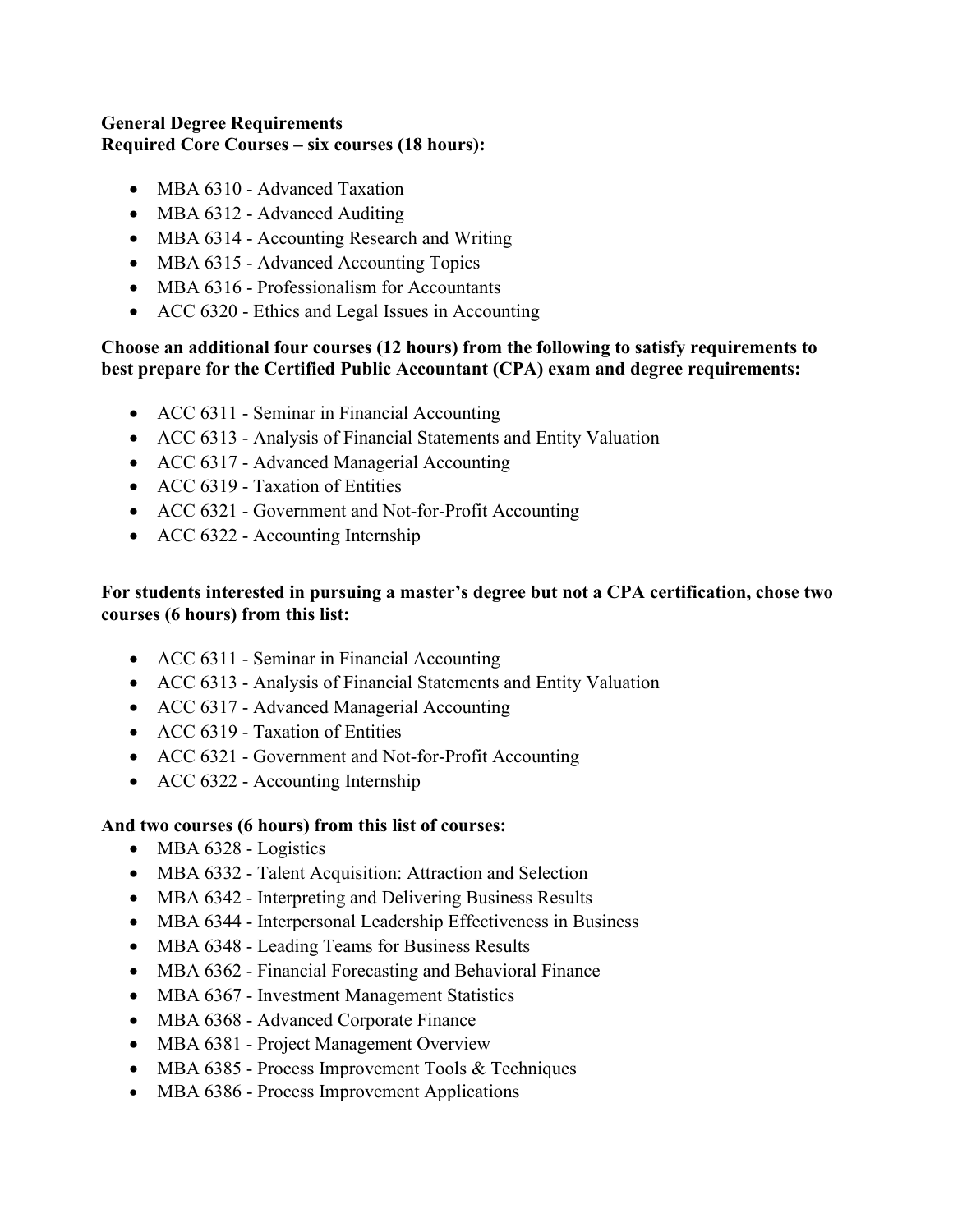## **Master of Security Management**

The Master of Security Management (MSM) is an innovative asynchronous online program developed in collaboration with leaders in security management. The goal of the program is to provide students with the knowledge and skills necessary to address the continuously changing cybersecurity and global security environment.

The University of Houston-Downtown MSM degree better prepares managers to reduce the risk to organizations by identifying the threats, be they cyber threats or traditional criminal and terrorist threats. Course discussions include mitigating the risks of cybercriminals, cyber terrorists, extortion, multinational criminals, business continuity and leading teams of security experts. Students will be versed on identifying emerging threats, making risk assessments and implementing risk-based security plans to better protect organizations.

The MSM is a fully asynchronous online that is intended to match the busy schedules of working professionals. New applications are accepted in the fall, spring, and summer semesters.

## **Program Learning Outcomes**

*Graduates of the MSM-Security Management program will be able to:*

**LO#1**: Integrate and apply cross-functional business and security knowledge to solve a problem; and apply critical reasoning from strategic and global learning perspectives in managing risk.

**LO#2**: Develop, implement and refine policies, plans *and programs* which include:

- Comprehensive identification of organizational security risk exposure;
- Cost-effective risk mitigation strategies;
- Recovery strategies; and
- Strategies for refinement and improvement based upon lessons learned during implementation.

**LO#3**: Analyze and use statistical data to inform decisions relating to operational security.

**LO#4**: Work in, or operate effectively within a cross functional group or team.

**LO#5:** Use effective oral communication to:

- Converse at an executive level with functional units within the organization about business and organizational security issues; and
- Convey critical information during a crisis situation to a variety of audiences.

## **Admission Overview**

Admission is competitive and selective and is designed to identify applicants who have the ability, interest, and qualities necessary to complete the program, with the potential to contribute to the field of security management.

### **Mandatory Admission Requirements**

To be eligible for admission, an applicant will be required to present the following:

• A baccalaureate degree conferred by a regionally accredited institution.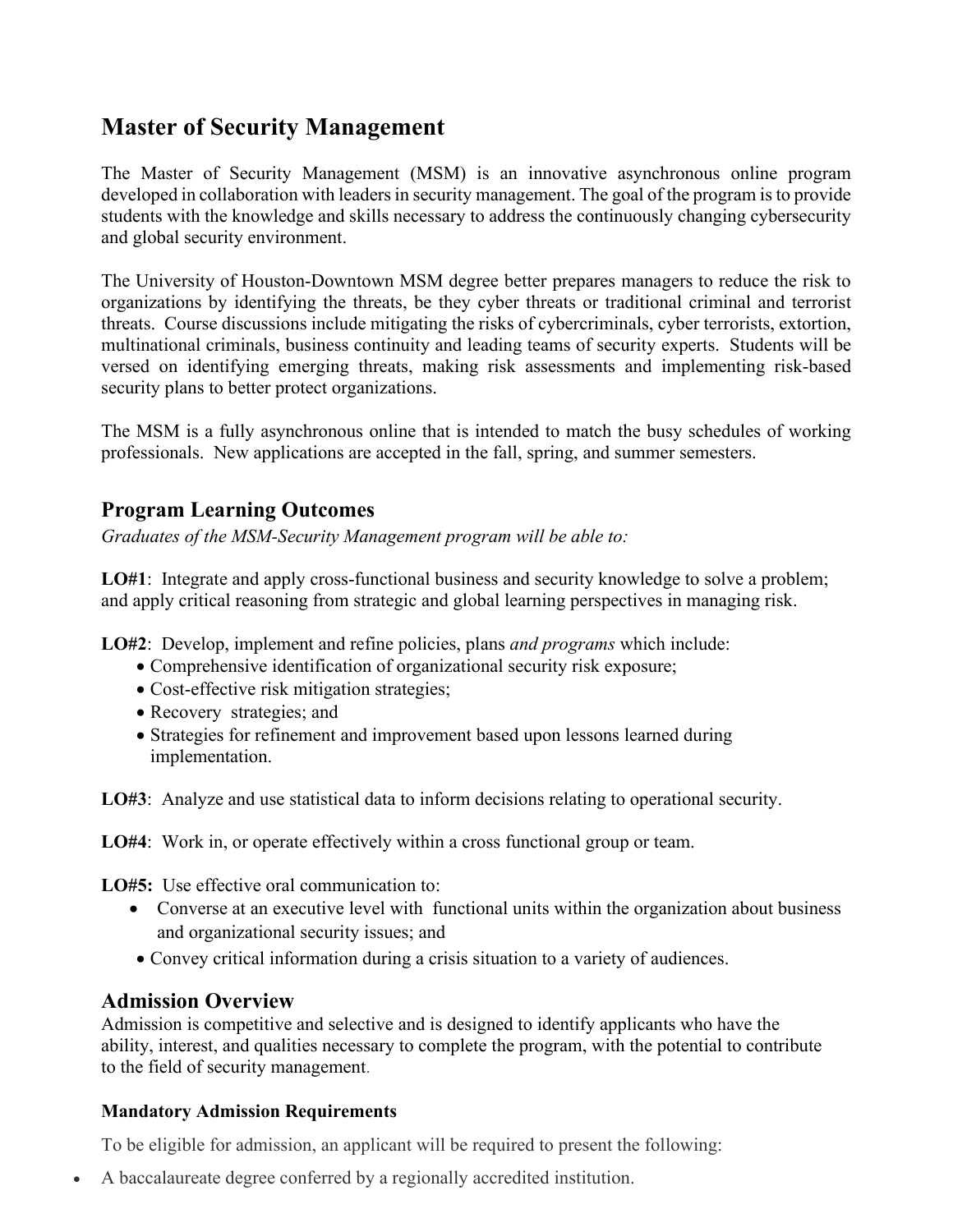- Official transcripts, submitted to the Graduate Office of Admissions, from all degree granting institutions.
- A completed ApplyTexas application (an on-line application found at [www.applytexas.org\)](http://www.applytexas.org/).
- A letter describing the applicant's professional background and desire to seek this degree.
- A well-written, current resume that describes the candidate's academic and professional background.
- For graduates of universities in a country where English is not the native language: minimum IBT TOEFL scores of 80 or an IELTS score of 6.5 or higher.

### **Preferences**

- Undergraduate GPA of 3.0, or higher, on a 4-point scale for the final 60 semester hours of study.
- Applicant's letter should be a well-written personal statement that reviews his or her educational and professional history and provides a compelling case for why he or she should be admitted to the MSM or Cyber Security program.
- The resume should be a well-written resume that shows the applicant's professional background.
- Letters of recommendation should come from persons sufficiently acquainted with the student to be able to comment on the potential to successfully complete a graduate program, strongly support the candidates' admission and discusses their professional and/or academic background (a combination of the two is preferred).

### **Admissions Process**

Once an admissions file is complete it is forwarded from the Graduate Admissions Office to the Marilyn Davies College of Business Graduate Studies Office for consideration. The MSM Graduate Application Committee will review an applicant's file to determine if the applicant's academic and professional background is suitable for admission into the MSM. This review may include an interview either face to face or by phone. Upon completion of the review, applicants will be informed in writing via email as to the committee's decision stating whether or not they have been accepted. The letter gives the student instructions on attending an orientation for new students, contacting the advisor concerning the next step, and other important information.

## **Degree Requirements**

The MSM requires completion of 36 hours (12, 3-semester hour courses) with a minimum G.P.A. of 3.0. Students must choose between two concentrations to complete their degree:

**Enterprise Security** is related to managing more traditional roles of corporate security.

**Cyber Security** is related to protecting and organization from the current global cyber-threats.

There are seven, three semester hour core classes that all students in the MSM must take:

### *Core classes of the MSM degree plan:*

SM 6360 Enterprise Security Management SM 6362 Risk Analysis and Abatement SM 6364 Legal Issues for Security Executives SM 6365 Cybercrime and Computer Forensics MGT 6301 Leadership, Motivation and Communication for Security Executives MGT 6302 Human Resource Management for Security Executives MGT 6332 Managerial Decision Making for Security Executives